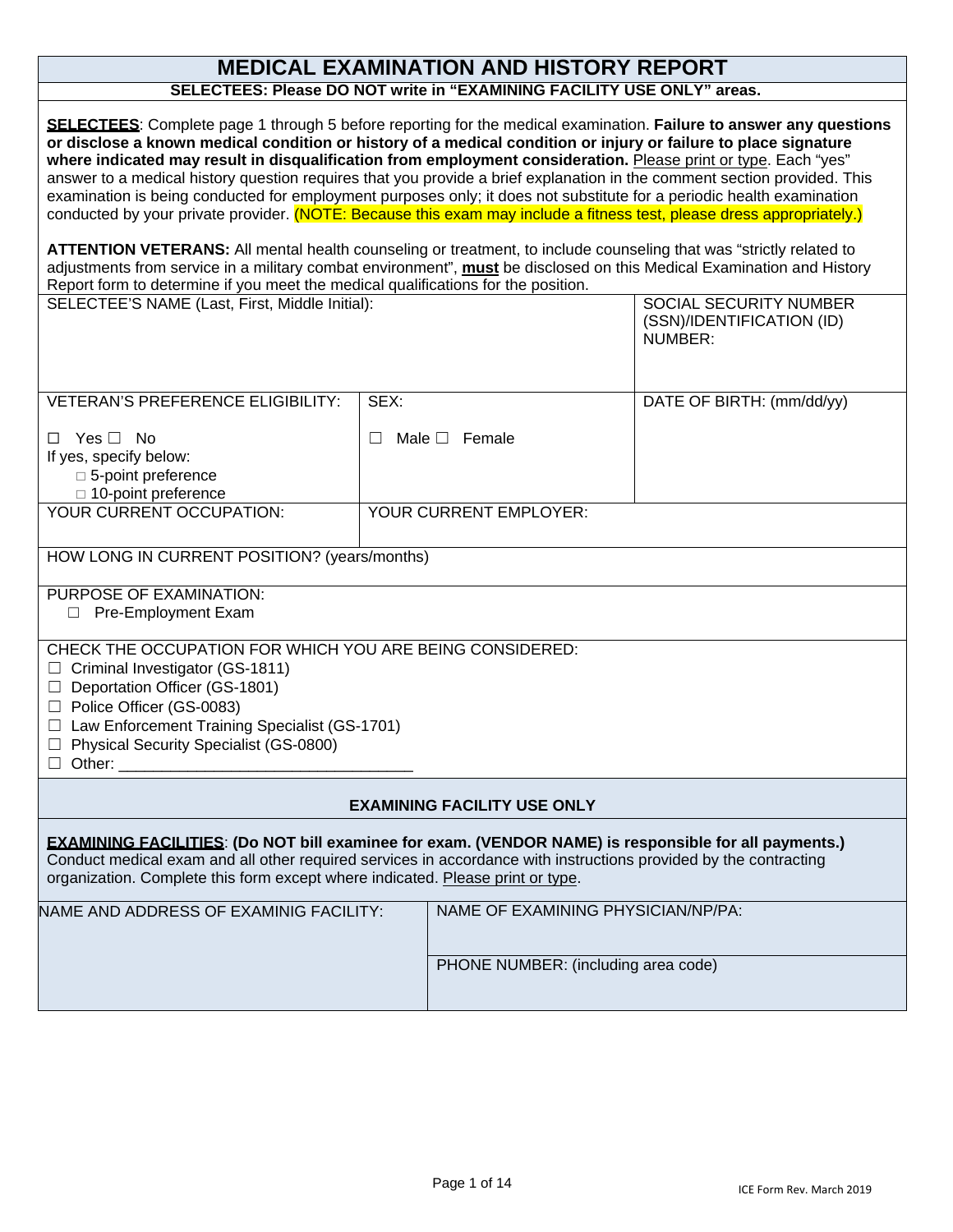REQUIRED SERVICES: (check when completed and attach reports)

- ☐ Medical History and Examiner Review ☐ Audiometry
- 
- (including waist measurements and fitness questionnaire)  $\Box$  Vision Screening
- ☐ Tuberculosis (TB) Test
- ☐ Fitness Step Test (if applicable)
- ☐ Examiner Review and Comments
- □ EKG (with signed interpretation)
- 
- ☐ General Physical Examination ☐ Repeat Audiometry, if appropriate
	-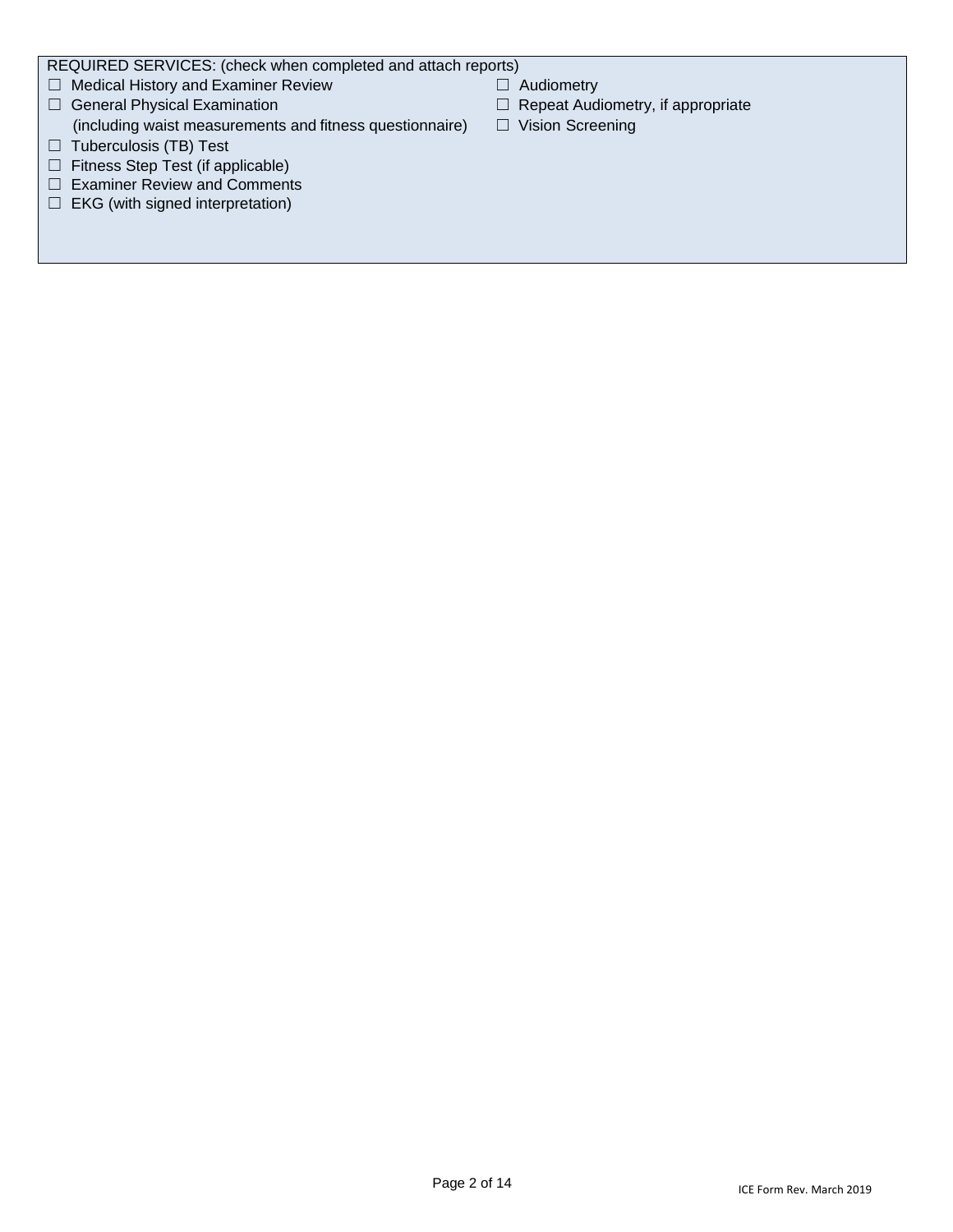| SELECTEE'S NAME:                                                                                                                                                                                                                   | <b>SSN/ID NUMBER:</b>                                              | DATE:                   |  |  |  |
|------------------------------------------------------------------------------------------------------------------------------------------------------------------------------------------------------------------------------------|--------------------------------------------------------------------|-------------------------|--|--|--|
|                                                                                                                                                                                                                                    |                                                                    |                         |  |  |  |
|                                                                                                                                                                                                                                    | <b>MEDICAL HISTORY</b><br><b>Selectee to Complete This Section</b> |                         |  |  |  |
| Check "yes" or "no" for each item. For each "yes", you must provide an explanation in the space below. Explanations to<br>"yes" answers must include date, body part affected, description of injury/issue, and type of treatment. |                                                                    |                         |  |  |  |
| 1. Have you ever been refused employment or been unable to hold a job or stay in school due to any medical condition?<br>(If yes, specify date, where and give details.)                                                           |                                                                    | $\Box$ No<br>$\Box$ Yes |  |  |  |
| Have you had any surgery or operation? (If yes, describe and give date, details or problem, and name of procedure)<br>2.                                                                                                           |                                                                    | $\Box$ Yes<br>$\Box$ No |  |  |  |
| 3. Have you been advised to have any surgery or operation, but chose not to have that treatment? (If yes, describe and<br>give date, details or problem, and name of procedure.)                                                   |                                                                    | $\Box$ Yes<br>$\Box$ No |  |  |  |
| Have you ever been a patient in any type of hospital or emergency room? (If yes, specify date, where, why)<br>4.                                                                                                                   |                                                                    | $\Box$ Yes<br>$\Box$ No |  |  |  |
| 5. Have you consulted or been treated by clinics, physicians, healers, or other practitioners for other than minor illness<br>for which no medications were prescribed? (If yes, give date and complete details)                   |                                                                    | $\Box$ Yes<br>$\Box$ No |  |  |  |
| 6. Have you ever been rejected for or separated from military service because of physical, mental or other medical<br>reasons? (If yes, give date and reason)                                                                      |                                                                    | $\Box$ No<br>$\Box$ Yes |  |  |  |
| 7. Have you ever applied for or received VA (Veteran's Administration) disability? (If yes, please attach a copy of all rating<br>decisions, or application if pending decision)                                                   |                                                                    | $\Box$ Yes $\Box$ No    |  |  |  |
| Percentage Granted: 8                                                                                                                                                                                                              | Year Granted: _________                                            |                         |  |  |  |
| Issue and Related Percentage (for example, PTSD 50%, etc.):                                                                                                                                                                        |                                                                    |                         |  |  |  |
| 8. Have you ever applied for or received pension or compensation for a non-VA disability? (If yes, please attach a copy of<br>all rating decisions, or application if pending decision)                                            |                                                                    | $\Box$ Yes $\Box$ No    |  |  |  |
|                                                                                                                                                                                                                                    |                                                                    |                         |  |  |  |
| Permanent or Temporary: Percentage Granted: 000 % Pear Granted: 000 mg/m                                                                                                                                                           |                                                                    |                         |  |  |  |
| Issue and Related Percentage:                                                                                                                                                                                                      |                                                                    |                         |  |  |  |
| $\Box$ Left Handed<br>9. Are you:                                                                                                                                                                                                  | <b>OR</b><br>$\Box$ Right Handed                                   |                         |  |  |  |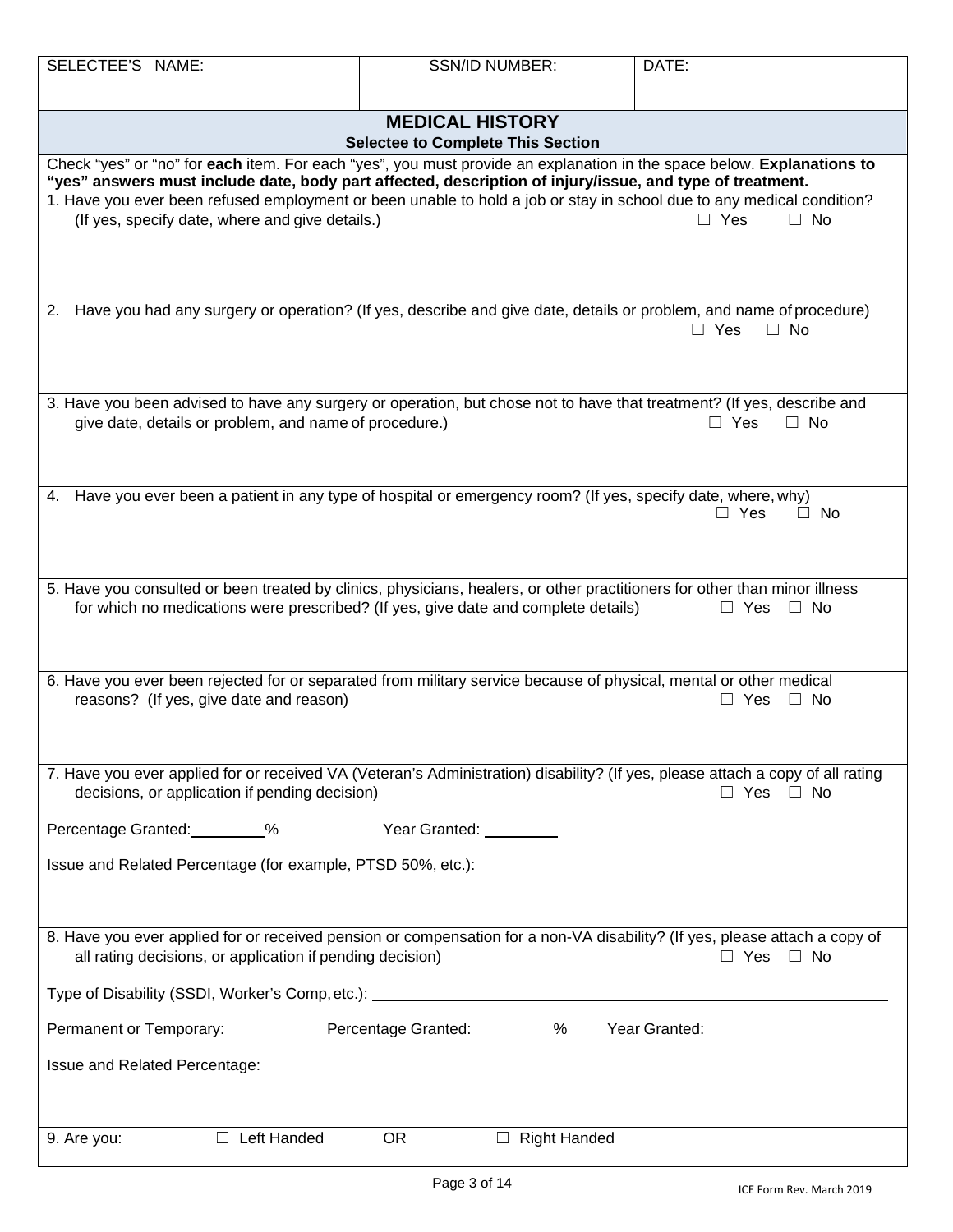| <b>SELECTEE'S NAME:</b>                                                                                                                                                                                                                            |            | <b>SSN/ID NUMBER:</b> |                                                                                      | DATE:                                   |                         |           |
|----------------------------------------------------------------------------------------------------------------------------------------------------------------------------------------------------------------------------------------------------|------------|-----------------------|--------------------------------------------------------------------------------------|-----------------------------------------|-------------------------|-----------|
|                                                                                                                                                                                                                                                    |            |                       |                                                                                      |                                         |                         |           |
|                                                                                                                                                                                                                                                    |            |                       |                                                                                      |                                         |                         |           |
| 10. Do you take any medications or use inhalers?<br>$\Box$ Yes<br>$\Box$ No                                                                                                                                                                        |            |                       |                                                                                      |                                         |                         |           |
| If yes, list prescription and non-prescription medications, dosage, and reason for taking (including inhalers).                                                                                                                                    |            |                       |                                                                                      |                                         |                         |           |
| Dosage/Frequency<br>Medication                                                                                                                                                                                                                     |            |                       | Reason                                                                               | Currently Taking Taken in the Past Year |                         |           |
| 1.                                                                                                                                                                                                                                                 |            |                       |                                                                                      |                                         |                         |           |
| 2.                                                                                                                                                                                                                                                 |            |                       |                                                                                      | $\Box$                                  |                         |           |
| 3.                                                                                                                                                                                                                                                 |            |                       |                                                                                      |                                         |                         |           |
| 4.                                                                                                                                                                                                                                                 |            |                       |                                                                                      | П                                       |                         |           |
| *Attach additional sheets if necessary.                                                                                                                                                                                                            |            |                       |                                                                                      |                                         |                         |           |
| 11. Do you have allergies?                                                                                                                                                                                                                         |            |                       |                                                                                      | $\Box$ Yes                              | No<br>$\Box$            |           |
| If yes, do you carry an Epi pen?                                                                                                                                                                                                                   |            |                       |                                                                                      | $\Box$ Yes                              | $\square$ No            |           |
| If you have allergies, list substances to which you are allergic, the type of reaction, and any medications taken for<br>treatment. If any allergies are to foods, explain if you can be exposed to them (skin contact) without having a reaction. |            |                       |                                                                                      |                                         |                         |           |
| What are you allergic to?                                                                                                                                                                                                                          |            |                       | Specify the allergy and type of reaction (rash, breathing problem, etc.)             |                                         | <b>Medications Used</b> |           |
| $\Box$ Environmental                                                                                                                                                                                                                               |            |                       |                                                                                      |                                         |                         |           |
| $\Box$ Food (including peppers)                                                                                                                                                                                                                    |            |                       |                                                                                      |                                         |                         |           |
| $\Box$ Insects                                                                                                                                                                                                                                     |            |                       |                                                                                      |                                         |                         |           |
| (bees or other stinging insects)                                                                                                                                                                                                                   |            |                       |                                                                                      |                                         |                         |           |
| $\Box$ Animals                                                                                                                                                                                                                                     |            |                       |                                                                                      |                                         |                         |           |
| $\Box$ Medication<br>*Attach additional sheets if necessary.                                                                                                                                                                                       |            |                       |                                                                                      |                                         |                         |           |
|                                                                                                                                                                                                                                                    |            |                       |                                                                                      |                                         |                         |           |
|                                                                                                                                                                                                                                                    |            |                       | <b>MEDICAL HISTORY</b>                                                               |                                         |                         |           |
|                                                                                                                                                                                                                                                    |            |                       | (Selectee to complete this section)                                                  |                                         |                         |           |
| Do you currently have, or have any history of the following? Describe all "YES" answers on page 6.                                                                                                                                                 |            |                       |                                                                                      |                                         |                         |           |
|                                                                                                                                                                                                                                                    |            |                       |                                                                                      |                                         |                         |           |
|                                                                                                                                                                                                                                                    | <b>YES</b> | <b>NO</b>             |                                                                                      |                                         | <b>YES</b>              | <b>NO</b> |
| <b>EYES</b>                                                                                                                                                                                                                                        |            |                       | <b>HEARING</b> (cont'd)                                                              |                                         |                         |           |
| 12. Detached retina or surgery to repair                                                                                                                                                                                                           |            |                       | 32. Prescribed and/or wear a hearing aid *If                                         |                                         |                         |           |
| 13. Cataracts or surgery for cataracts<br>14. Glaucoma                                                                                                                                                                                             |            |                       | yes, specify: □ Right □ Left □ Both<br>33. Loud, constant noise within past 15 hours |                                         |                         |           |
| 15. Keratoconus                                                                                                                                                                                                                                    |            |                       |                                                                                      |                                         |                         |           |
| 16. Strabismus or "lazy eye" or any surgery                                                                                                                                                                                                        |            |                       | 34. Loud, sudden noise within past 15 hours                                          |                                         |                         |           |
| to correct these                                                                                                                                                                                                                                   |            |                       | NOSE, SINUSES, MOUTH, LARYNX                                                         |                                         |                         |           |
| 17. Any other eye disease, injury, or                                                                                                                                                                                                              |            |                       | 35. Ear, nose, or throat trouble or<br>disease                                       |                                         |                         |           |
| surgery                                                                                                                                                                                                                                            |            |                       | 36. Chronic sinus infections                                                         |                                         |                         |           |
| <b>VISION</b>                                                                                                                                                                                                                                      |            |                       | 37. Recurrent nose bleeds *If yes, last                                              |                                         |                         |           |
| 18. Wear contacts *If yes, how long:                                                                                                                                                                                                               |            |                       | episode                                                                              |                                         |                         |           |
| 19. Wear glasses *If yes, bring your                                                                                                                                                                                                               |            |                       | 38. Absence of, or disturbance of                                                    |                                         |                         |           |
| eyeglasses with you to your appointment<br>20. Surgery to improve vision (RK, PRK,                                                                                                                                                                 |            |                       | sense of smell                                                                       |                                         |                         |           |
| LASIK, etc.) *If yes, year:                                                                                                                                                                                                                        |            |                       | 39. Any surgery of your face,<br>mandible, or jaw                                    |                                         |                         |           |
| 21. Loss of vision in either eye                                                                                                                                                                                                                   |            |                       | LUNGS, CHEST WALL, PLEURA, AND MEDIASTINUM                                           |                                         |                         |           |
| 22. Color vision deficiency or color                                                                                                                                                                                                               |            |                       | 40. Shortness of Breath                                                              |                                         |                         |           |
| blindness                                                                                                                                                                                                                                          |            |                       | 41. Wheezing                                                                         |                                         |                         |           |
| 23. Night vision deficiency or night                                                                                                                                                                                                               |            |                       | 42. Chronic Bronchitis                                                               |                                         |                         |           |
| blindness<br>24. Blurred or double vision                                                                                                                                                                                                          |            |                       | 43. Chronic cough or frequent                                                        |                                         |                         |           |
| <b>EARS</b>                                                                                                                                                                                                                                        |            |                       | coughing at night                                                                    |                                         |                         |           |
| 25. Perforated ear drum or tubes in ear                                                                                                                                                                                                            |            |                       | 44. Collapsed lung or other lung<br>disease                                          |                                         |                         |           |
| drum(s)                                                                                                                                                                                                                                            |            |                       | 45. History of chest/chest wall/or                                                   |                                         |                         |           |
| 26. Chronic ear pain/infection                                                                                                                                                                                                                     |            |                       | breast surgery                                                                       |                                         |                         |           |
| 27. Ear surgery                                                                                                                                                                                                                                    |            |                       | 46. Asthma (after age 13)                                                            |                                         |                         |           |
| 28. Loss of balance or vertigo                                                                                                                                                                                                                     |            |                       | *If yes, date of last ER visit(s) or                                                 |                                         |                         |           |
| 29. Ringing or buzzing                                                                                                                                                                                                                             |            |                       | hospitalization(s):                                                                  |                                         |                         |           |
| <b>HEARING</b><br>30. Difficulty hearing                                                                                                                                                                                                           |            |                       | 47. Inhaler use *If yes, how often:<br>Last Used:                                    |                                         |                         |           |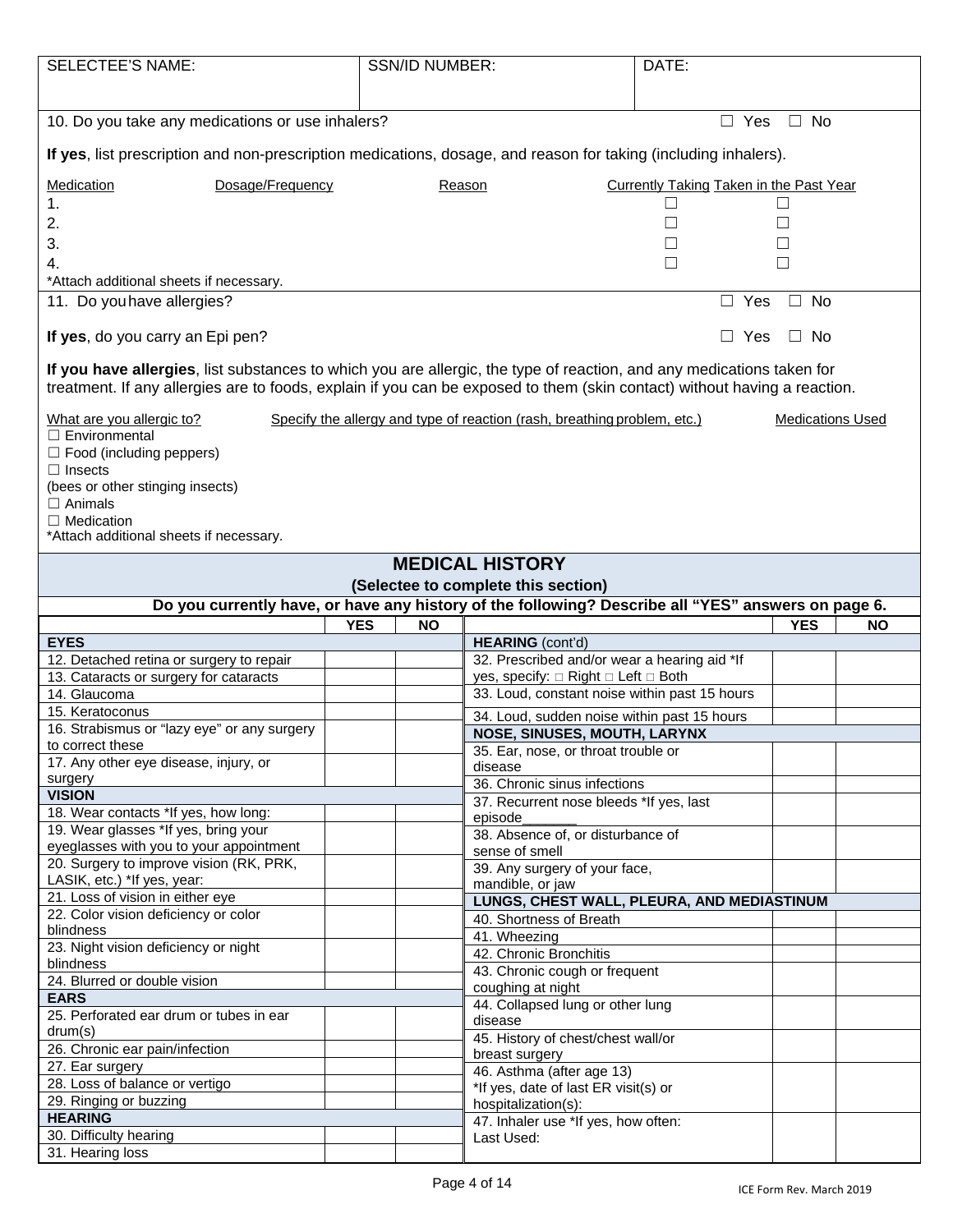| SELECTEE'S<br>NAME: | SSN/ID<br>NUMBER: | DATE: |  |
|---------------------|-------------------|-------|--|
|                     |                   |       |  |

| <b>YES</b>                                                         |                                                                                                         | YES | <b>NO</b> |
|--------------------------------------------------------------------|---------------------------------------------------------------------------------------------------------|-----|-----------|
| <b>NO</b><br>LUNGS, CHEST WALL, PLEURA, AND MEDIASTINUM            | <b>UPPER EXTREMITIES</b>                                                                                |     |           |
| (cont'd)                                                           | 87. Painful shoulder, elbow, wrist, hand, or                                                            |     |           |
| 48. Other breathing problems worsened by                           | fingers                                                                                                 |     |           |
| exercise, weather, pollen, etc.                                    | 88. Dislocated shoulder, elbow, wrist, hand, or                                                         |     |           |
| <b>HEART</b>                                                       | fingers                                                                                                 |     |           |
| 49. Heart murmur or valve problem                                  | <b>LOWER EXTREMITIES</b>                                                                                |     |           |
| 50. Palpitation, pounding heart or abnormal                        | 89. Foot trouble (i.e. painful bunions, warts,                                                          |     |           |
| heartbeat                                                          | ingrown toenails, etc.                                                                                  |     |           |
| 51. Heart surgery                                                  | 90. Knee trouble (i.e. locking, giving out, or                                                          |     |           |
| 52. Pain or pressure in the chest                                  | ligament injury, etc.                                                                                   |     |           |
| 53. Abnormal electrocardiogram (EKG)                               | 91. Painful hip, knee, ankle, foot or toes                                                              |     |           |
| 54. Heart problems or heart disease                                | 92. Dislocated hip, knee, foot, or toes                                                                 |     |           |
| ABDOMINAL ORGANS AND GASTROINTESTINAL SYSTEM                       | MISCELLANEOUS CONDITIONS OF THE EXTREMITIES                                                             |     |           |
| 55. Stomach, esophageal or intestinal ulcer                        | 93. Bone, joint, or other orthopedic deformity                                                          |     |           |
| 56. Difficulty swallowing                                          | 94. Loss of finger or toe, or extra finger or toe                                                       |     |           |
| 57. Frequent indigestion or heartburn                              | 95. Loss of the ability to fully flex (bend) or fully                                                   |     |           |
| 58. Gall bladder trouble or gallstones                             | extend a finger, toe, or other joint                                                                    |     |           |
| 59. Liver disease or Hepatitis                                     | 96. Impaired use of arms, hands, legs, or feet                                                          |     |           |
| 60. Hernia                                                         | (any reason)                                                                                            |     |           |
| 61. Surgery to remove or repair a portion of                       | 97. Arthritis, rheumatism, or bursitis                                                                  |     |           |
| the intestine (other than appendix)                                | 98. Any swollen joint(s) or gout                                                                        |     |           |
| 62. Chronic or recurrent intestinal problem                        | 99. Surgery on any joint/bone (including                                                                |     |           |
| such as Irritable Bowel Syndrome, Crohn's                          | arthroscopy)                                                                                            |     |           |
| disease, Ulcerative Colitis, or Celiac                             | 100. Plate(s), screw(s), rod(s) or pin(s) in any                                                        |     |           |
| Disease                                                            | bone                                                                                                    |     |           |
| 63. Rectal disease, hemorrhoids, or blood<br>from rectum           | 101. Pain or swelling at the site of an old fracture<br>102. Any need to use corrective devices such as |     |           |
| 64. Hemorrhoid surgery                                             | prosthetic devices, knee brace(s), back                                                                 |     |           |
| 65. Bariatric surgery (weight loss surgery)                        | support(s), lifts or orthotics                                                                          |     |           |
| <b>FEMALES</b>                                                     | 103. Any other orthopedic, muscle, or sports                                                            |     |           |
| 66. Currently pregnant                                             | injury problems                                                                                         |     |           |
| 67. Chronic pelvic pain                                            | 104. Physical therapy within the last two years                                                         |     |           |
| 68. Diagnosed with endometriosis or                                | <b>VASCULAR</b>                                                                                         |     |           |
| ovarian cysts                                                      | 105. High or low blood pressure                                                                         |     |           |
| 69. Evaluation, treatment, or surgery for                          | 106. Raynaud's phenomenon or disease                                                                    |     |           |
| any other gynecological (female) disorder                          | 107. Deep Vein Thrombosis (blood clot; leg or                                                           |     |           |
| 70. Permanent complications of any                                 | elsewhere)                                                                                              |     |           |
| sexually transmitted disease                                       | 108. Pulmonary embolism (blood clot in lung)                                                            |     |           |
| 71. Malignant disease of the bladder,                              | <b>SKIN AND CELLULAR</b>                                                                                |     |           |
| kidney, ureter, cervix, ovaries, breasts, etc.                     | 109. Acne or psoriasis requiring prescription                                                           |     |           |
| <b>MALES</b>                                                       | medication within the last two years                                                                    |     |           |
| 72. Varicocele, hydrocele, or any scrotal                          | 110. Eczema                                                                                             |     |           |
| mass, swelling or pain                                             | 111. Atopic dermatitis (after age 12)                                                                   |     |           |
| 73. Prostate problems                                              | 112. Large or painful scars<br>113. Any other skin problems                                             |     |           |
| 74. Permanent complications of any<br>sexually transmitted disease | <b>BLOOD AND BLOOD FORMING TISSUES</b>                                                                  |     |           |
| 75. Malignant disease of the bladder,                              | 114. Anemia                                                                                             |     |           |
| kidney, ureter, prostate, testicles, etc                           | 115. Any other blood or circulation problems                                                            |     |           |
| <b>URINARY SYSTEM</b>                                              | <b>SYSTEMIC</b>                                                                                         |     |           |
| 76. Missing a kidney                                               | 116. Tuberculosis                                                                                       |     |           |
| 77. Renal transplant                                               | 117. Positive test for tuberculosis (PPD or blood                                                       |     |           |
| 78. Kidney stone, infection, or disease                            | test) *If yes, when                                                                                     |     |           |
| 79. Kidney or urinary tract surgery                                | 118. Taken immunosuppressive drugs within the                                                           |     |           |
| 80. Painful or difficult urination                                 | past year (steroids, chemotherapy, etc.)                                                                |     |           |
| 81. Blood or protein in urine                                      | 119. Disorder(s) of immune system (including                                                            |     |           |
| SPINE AND SACROILIAC JOINTS                                        | HIV)                                                                                                    |     |           |
| 82. Recurrent back pain or back problem                            | 120. Car, train, sea, or air sickness                                                                   |     |           |
| 83. Herniated disk                                                 | <b>ENDOCRINE AND METABOLIC</b>                                                                          |     |           |
| 84. Recurrent neck pain                                            | 121. Thyroid trouble or goiter                                                                          |     |           |
| 85. Back or neck surgery                                           | 122. High or low blood sugar                                                                            |     |           |
| 86. Abnormal curvature of spine (any part)                         | 123. Diabetes                                                                                           |     |           |
|                                                                    |                                                                                                         |     |           |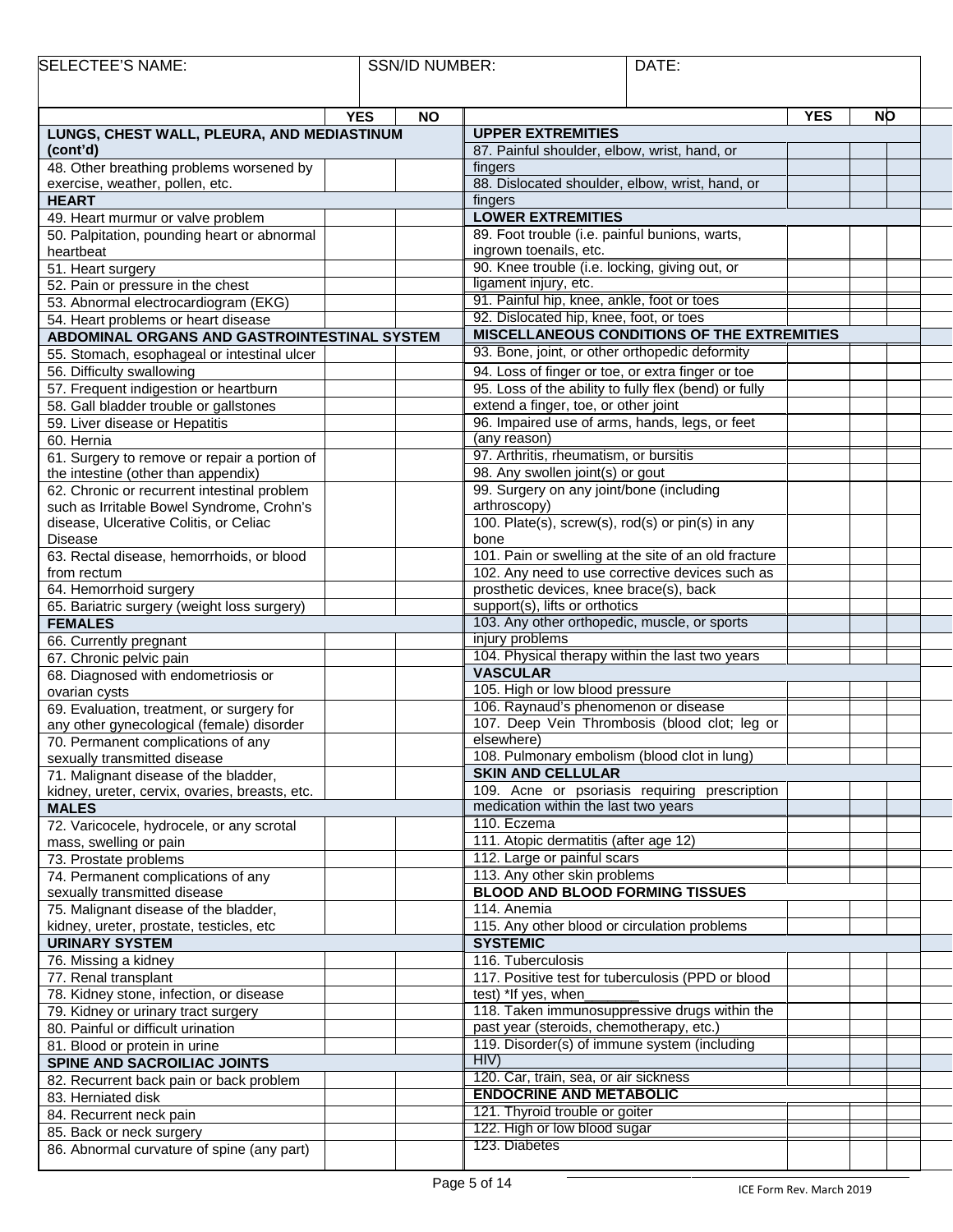| <b>SELECTEE'S NAME:</b>                                                    |            | <b>SSN/ID NUMBER:</b> |                                                                                                   | DATE:                                                                                                            |            |           |
|----------------------------------------------------------------------------|------------|-----------------------|---------------------------------------------------------------------------------------------------|------------------------------------------------------------------------------------------------------------------|------------|-----------|
|                                                                            |            |                       |                                                                                                   |                                                                                                                  |            |           |
|                                                                            |            |                       |                                                                                                   |                                                                                                                  |            |           |
| <b>NEUROLOGIC</b>                                                          | <b>YES</b> | <b>NO</b>             |                                                                                                   |                                                                                                                  | <b>YES</b> | <b>NO</b> |
| 124. Cerebrovascular accident (stroke)                                     |            |                       | 150. Have you been evaluated, treated, or                                                         | LEARNING, PSYCHIATRIC, BEHAVIORAL (cont'd)                                                                       |            |           |
| 125. Skull fracture                                                        |            |                       | hospitalized for substance abuse, addiction or                                                    |                                                                                                                  |            |           |
| 126. Frequent or severe headaches to                                       |            |                       | dependence (including illegal drugs,                                                              |                                                                                                                  |            |           |
| include migraines                                                          |            |                       | prescription medications or other substances)                                                     |                                                                                                                  |            |           |
| 127. Lost time from work or school due to                                  |            |                       | 151. Have you been evaluated, treated, or                                                         |                                                                                                                  |            |           |
| frequent or severe headaches                                               |            |                       | hospitalized for alcohol abuse, dependence, or                                                    |                                                                                                                  |            |           |
| 128. A head injury, memory loss, or                                        |            |                       | addiction                                                                                         |                                                                                                                  |            |           |
| amnesia or Traumatic Brain Injury (TBI)                                    |            |                       | 152. Have you ever been diagnosed with Post-                                                      |                                                                                                                  |            |           |
| 129. A period of unconsciousness or                                        |            |                       | Traumatic Stress Disorder (PTSD)                                                                  |                                                                                                                  |            |           |
| concussion                                                                 |            |                       | 153. Any other learning, psychiatric, or                                                          |                                                                                                                  |            |           |
| 130. Seizures, convulsions, epilepsy or fits                               |            |                       | behavioral problems                                                                               |                                                                                                                  |            |           |
| 131. Meningitis, encephalitis, or other                                    |            |                       | <b>TUMORS AND MALIGNANCIES</b>                                                                    |                                                                                                                  |            |           |
| neurological problems                                                      |            |                       | 154. Tumor, growth, cyst, or cancer of any type<br><b>MISCELLANEOUS</b>                           |                                                                                                                  |            |           |
| 132. Paralysis                                                             |            |                       | 155. Cold injury, frostbite or cold intolerance                                                   |                                                                                                                  |            |           |
| 133. Dizziness or fainting spells                                          |            |                       |                                                                                                   |                                                                                                                  |            |           |
| 134. Any other neurologic problems                                         |            |                       | 156. Heat injury, heat stroke or heat intolerance                                                 |                                                                                                                  |            |           |
| <b>SLEEP DISORDERS</b>                                                     |            |                       | 157. Have you ever had, or are you currently<br>being treated for any other illness or injury not |                                                                                                                  |            |           |
| 135. Sleepwalking or narcolepsy<br>136. Frequent trouble sleeping/Insomnia |            |                       | already mentioned *If yes, describe details and                                                   |                                                                                                                  |            |           |
| 137. Sleep Apnea                                                           |            |                       | dates on page 6                                                                                   |                                                                                                                  |            |           |
| 138. Use of CPAP *If yes, please submit                                    |            |                       | 158. Have you ever smoked                                                                         |                                                                                                                  |            |           |
| CPAP compliance data from within the past                                  |            |                       | *If yes, complete the following:                                                                  |                                                                                                                  |            |           |
| 90 days showing compliance rates for a                                     |            |                       | Current ______ Past                                                                               |                                                                                                                  |            |           |
| minimum of 30 days                                                         |            |                       | Type: □ Cigarettes □ Cigars □ Pipe                                                                |                                                                                                                  |            |           |
| LEARNING, PSYCHIATRIC, BEHAVIORAL                                          |            |                       | How many per day: ________                                                                        |                                                                                                                  |            |           |
| 139. Evaluated or treated for Attention                                    |            |                       | How long: ________                                                                                |                                                                                                                  |            |           |
| Deficit Disorder (ADD) or Attention Deficit                                |            |                       |                                                                                                   |                                                                                                                  |            |           |
| Hyperactivity Disorder (ADHD)                                              |            |                       | 159. Alcohol Use<br>*If yes, complete the following:                                              |                                                                                                                  |            |           |
| 140. Taken (or taking) medication (s),                                     |            |                       |                                                                                                   |                                                                                                                  |            |           |
| drugs, or any substance to improve                                         |            |                       | Number of drinks per week/month ____                                                              |                                                                                                                  |            |           |
| attention, behavior, or physical<br>performance                            |            |                       | (Scale: 1 drink- 12 oz. beer, 1 glass of wine,                                                    |                                                                                                                  |            |           |
| 141. Diagnosed with a learning disorder, to                                |            |                       | 1.5 oz. liquor)                                                                                   |                                                                                                                  |            |           |
| include dyslexia                                                           |            |                       |                                                                                                   |                                                                                                                  |            |           |
| 142. Seen a psychiatrist, psychologist,                                    |            |                       | When do you drink alcohol?                                                                        |                                                                                                                  |            |           |
| social worker, counselor or other                                          |            |                       | □ Weekday □ Weekend □ Both                                                                        |                                                                                                                  |            |           |
| professional for any reason (inpatient or                                  |            |                       |                                                                                                   |                                                                                                                  |            |           |
| outpatient) including counseling or                                        |            |                       |                                                                                                   | *** END OF MEDICAL HISTORY QUESTIONNAIRE. ***                                                                    |            |           |
| treatment for school, adjustment, family,                                  |            |                       |                                                                                                   | <b>REMEMBER TO PROVIDE A DETAILED EXPLANATION OF ALL</b>                                                         |            |           |
| marriage, divorce, depression, anxiety, or                                 |            |                       |                                                                                                   |                                                                                                                  |            |           |
| treatment of alcohol, drug or substance                                    |            |                       |                                                                                                   |                                                                                                                  |            |           |
| abuse<br>143. Been evaluated or treated, either with                       |            |                       |                                                                                                   | Please bring the following with you to your appointment:                                                         |            |           |
| medication or counseling, for a mental                                     |            |                       |                                                                                                   | 1. For ANY medical condition(s) for which you have been                                                          |            |           |
| condition (i.e. depression, or excessive                                   |            |                       |                                                                                                   | evaluated within the last two years, please bring clinical                                                       |            |           |
| worry, etc.                                                                |            |                       | treatment records.                                                                                |                                                                                                                  |            |           |
| 144. Been expelled or suspended from                                       |            |                       | 2.                                                                                                | <b>For ANY surgical procedures or orthopedic injuries</b><br>within the past three years, please bring treatment |            |           |
| school                                                                     |            |                       |                                                                                                   | records, operative reports, and any physical therapy                                                             |            |           |
| 145. Anorexia, bulimia, or other eating                                    |            |                       | discharge summaries                                                                               |                                                                                                                  |            |           |
| disorder                                                                   |            |                       | 3.                                                                                                | For ANY mental health conditions treated within the past                                                         |            |           |
| 146. Habitual stammering or stuttering                                     |            |                       |                                                                                                   | five years, or for which there is a current disability rating,                                                   |            |           |
|                                                                            |            |                       |                                                                                                   | please bring mental health treatment records for the past                                                        |            |           |
| 147. Have you ever purposely cut or<br>harmed yourself                     |            |                       |                                                                                                   | two years or treatment records after the award of the                                                            |            |           |
| 148. Have you ever attempted or                                            |            |                       | disability rating                                                                                 |                                                                                                                  |            |           |
| considered suicide *If yes, when:                                          |            |                       |                                                                                                   |                                                                                                                  |            |           |
|                                                                            |            |                       |                                                                                                   |                                                                                                                  |            |           |
|                                                                            |            |                       |                                                                                                   |                                                                                                                  |            |           |
|                                                                            |            |                       |                                                                                                   |                                                                                                                  |            |           |
|                                                                            |            |                       |                                                                                                   |                                                                                                                  |            |           |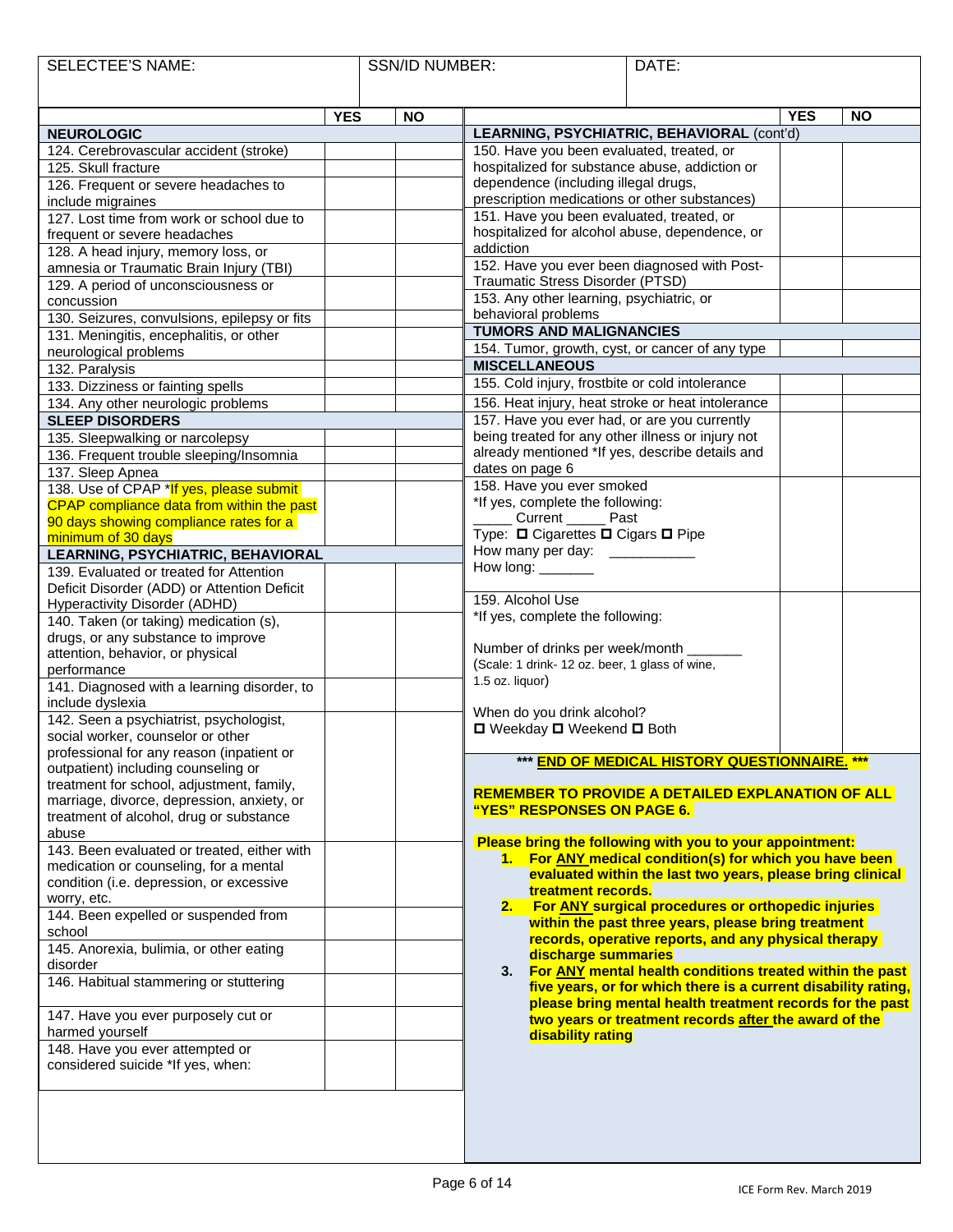| 149. Used illegal drugs or abused<br>prescription drugs |  |  |
|---------------------------------------------------------|--|--|
|                                                         |  |  |
|                                                         |  |  |
|                                                         |  |  |
|                                                         |  |  |
|                                                         |  |  |
|                                                         |  |  |
|                                                         |  |  |
|                                                         |  |  |
|                                                         |  |  |
|                                                         |  |  |
|                                                         |  |  |
|                                                         |  |  |
|                                                         |  |  |
|                                                         |  |  |
|                                                         |  |  |
|                                                         |  |  |
|                                                         |  |  |
|                                                         |  |  |
|                                                         |  |  |
|                                                         |  |  |
|                                                         |  |  |
|                                                         |  |  |
|                                                         |  |  |
|                                                         |  |  |
|                                                         |  |  |
|                                                         |  |  |
|                                                         |  |  |
|                                                         |  |  |
|                                                         |  |  |
|                                                         |  |  |
|                                                         |  |  |
|                                                         |  |  |
|                                                         |  |  |
|                                                         |  |  |
|                                                         |  |  |
|                                                         |  |  |
|                                                         |  |  |
|                                                         |  |  |
|                                                         |  |  |
|                                                         |  |  |
|                                                         |  |  |
|                                                         |  |  |
|                                                         |  |  |
|                                                         |  |  |
|                                                         |  |  |
|                                                         |  |  |
|                                                         |  |  |
|                                                         |  |  |
|                                                         |  |  |
|                                                         |  |  |
|                                                         |  |  |
|                                                         |  |  |
|                                                         |  |  |
|                                                         |  |  |
|                                                         |  |  |
|                                                         |  |  |
|                                                         |  |  |
|                                                         |  |  |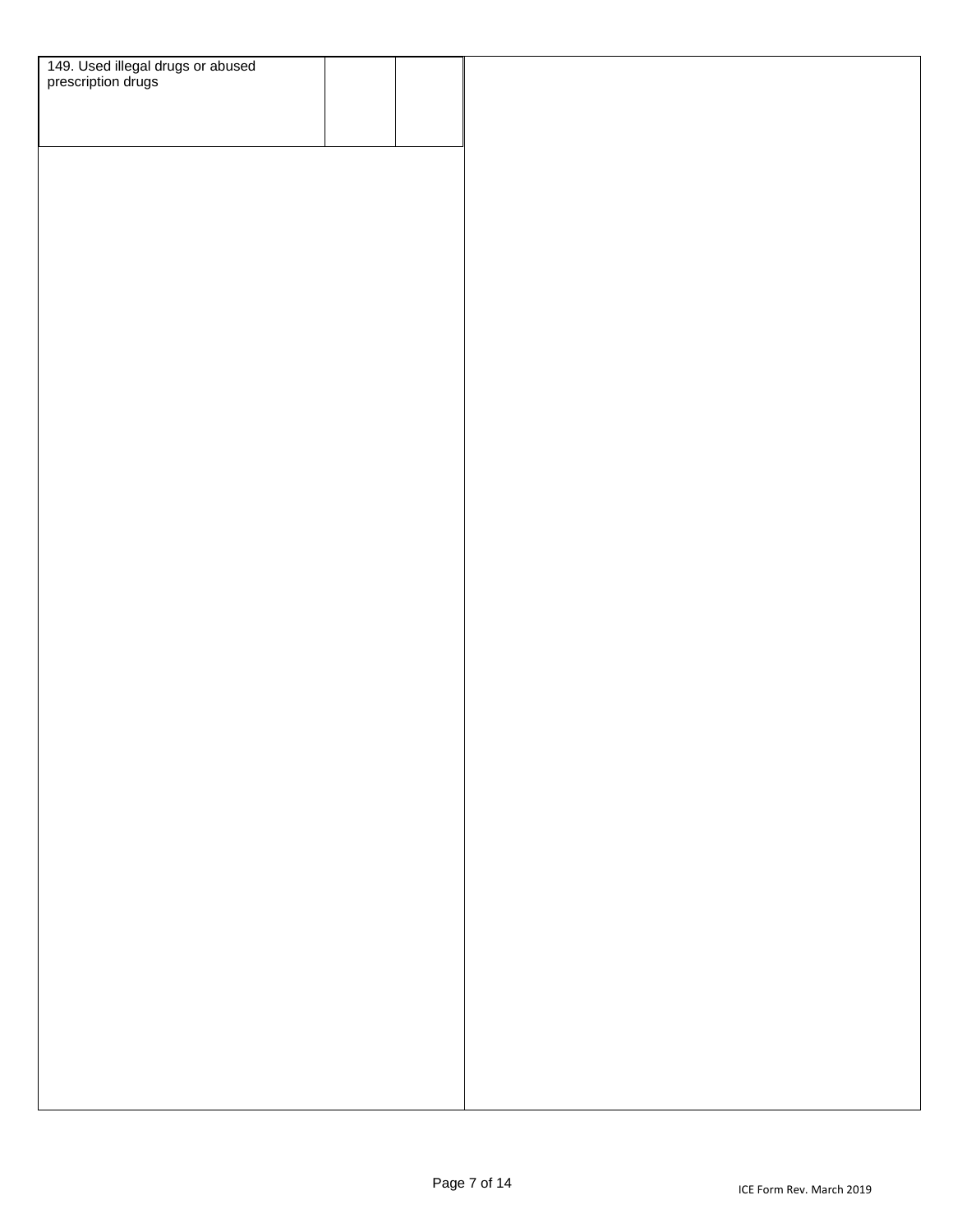SSN/ID NUMBER: DATE:

| SELECTEE AND EXAMINER COMMENTS<br>(Selectee and Examiner to Complete This Section)                                    |                                                        |                                                                                                                                                |                            |  |  |
|-----------------------------------------------------------------------------------------------------------------------|--------------------------------------------------------|------------------------------------------------------------------------------------------------------------------------------------------------|----------------------------|--|--|
| For all "yes" answers from prior pages, explain in detail. If additional sheet is needed, use page 6a at end of form. |                                                        |                                                                                                                                                |                            |  |  |
|                                                                                                                       | <b>SELECTEE</b>                                        |                                                                                                                                                | <b>EXAMINER</b>            |  |  |
| <b>Question Number</b>                                                                                                | Date of<br>Injury/Date of<br>Diagnosis<br>(month/year) | Explain in detail the diagnosis, how<br>injury/illness occurred, symptoms,<br>body part affected, type of<br>treatment, current symptoms, etc. | <b>Examiner's Comments</b> |  |  |
|                                                                                                                       |                                                        |                                                                                                                                                |                            |  |  |
|                                                                                                                       |                                                        |                                                                                                                                                |                            |  |  |
|                                                                                                                       |                                                        |                                                                                                                                                |                            |  |  |
|                                                                                                                       |                                                        |                                                                                                                                                |                            |  |  |
|                                                                                                                       |                                                        |                                                                                                                                                |                            |  |  |
|                                                                                                                       |                                                        |                                                                                                                                                |                            |  |  |
|                                                                                                                       |                                                        |                                                                                                                                                |                            |  |  |
|                                                                                                                       |                                                        |                                                                                                                                                |                            |  |  |
|                                                                                                                       |                                                        |                                                                                                                                                |                            |  |  |
|                                                                                                                       |                                                        |                                                                                                                                                |                            |  |  |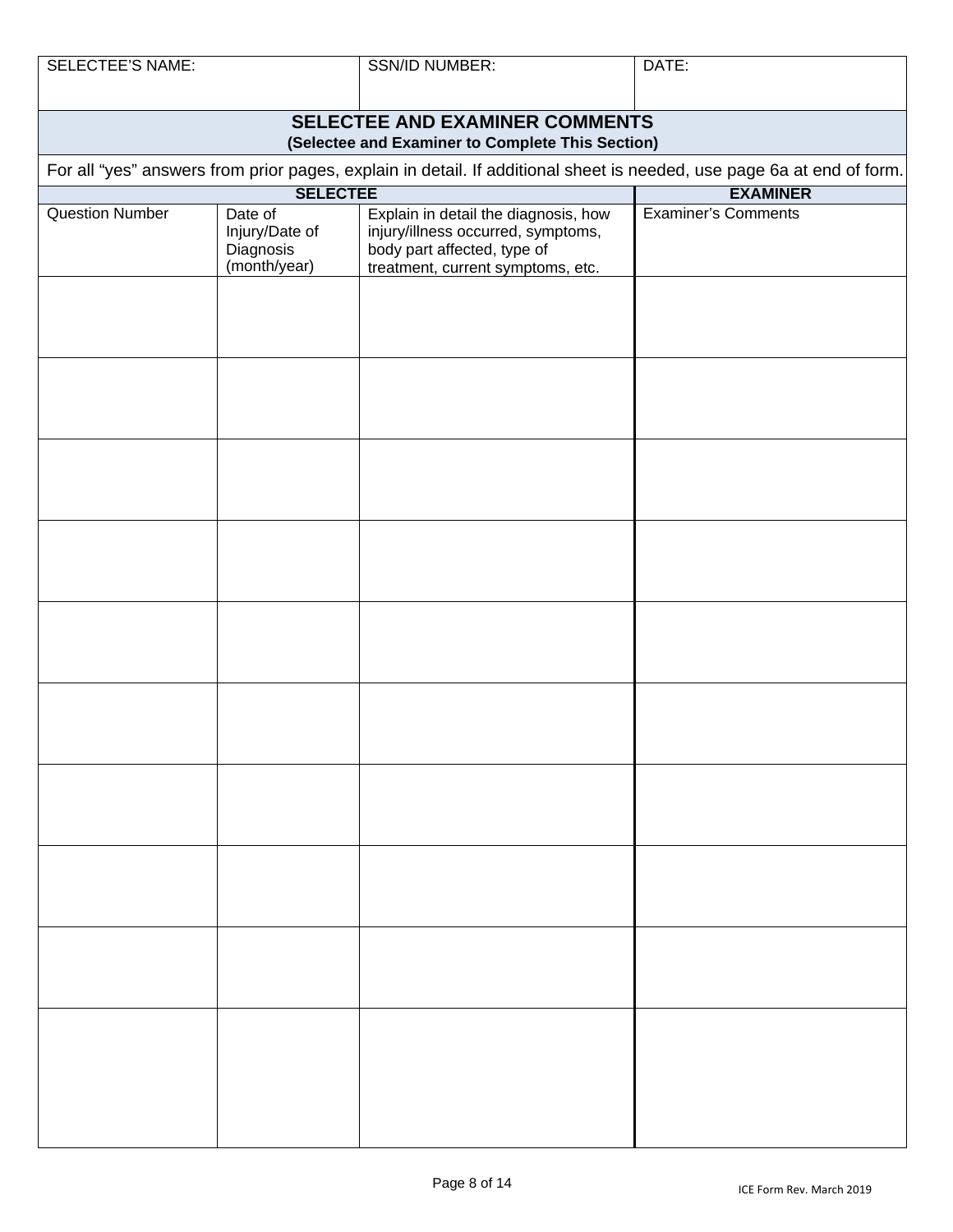| <b>SELECTEE'S NAME:</b>                                                            | <b>SSN/ID NUMBER:</b>                                                                    | DATE:                                                                                                                                                                                                                                                                                                                                                                                                                                                                                                                                                                            |  |
|------------------------------------------------------------------------------------|------------------------------------------------------------------------------------------|----------------------------------------------------------------------------------------------------------------------------------------------------------------------------------------------------------------------------------------------------------------------------------------------------------------------------------------------------------------------------------------------------------------------------------------------------------------------------------------------------------------------------------------------------------------------------------|--|
|                                                                                    | <b>FITNESS QUESTIONNAIRE</b>                                                             |                                                                                                                                                                                                                                                                                                                                                                                                                                                                                                                                                                                  |  |
|                                                                                    | (Selectee to Complete This Section)                                                      |                                                                                                                                                                                                                                                                                                                                                                                                                                                                                                                                                                                  |  |
|                                                                                    |                                                                                          | <b>BEFORE</b> answering the following, please read the Practical Exercise Performance Requirements (PEPR) you received from                                                                                                                                                                                                                                                                                                                                                                                                                                                      |  |
|                                                                                    |                                                                                          | the Dallas Service Center which was included in the Employment Information Booklet. If there are ANY physical tasks or                                                                                                                                                                                                                                                                                                                                                                                                                                                           |  |
| training exercises on the PEPR that you currently CANNOT perform, list them below. |                                                                                          |                                                                                                                                                                                                                                                                                                                                                                                                                                                                                                                                                                                  |  |
|                                                                                    | 1. Are you familiar with the physical requirement of the position for which you applied? | $\Box$ No<br>$\Box$ Yes                                                                                                                                                                                                                                                                                                                                                                                                                                                                                                                                                          |  |
| Are you capable of performing the following?<br>2.                                 |                                                                                          |                                                                                                                                                                                                                                                                                                                                                                                                                                                                                                                                                                                  |  |
|                                                                                    | Vigorous aerobic activity at least 3 hours/week                                          | $\Box$ No<br>Yes                                                                                                                                                                                                                                                                                                                                                                                                                                                                                                                                                                 |  |
| 1 1/2 mile time run<br>$\bullet$                                                   |                                                                                          | Yes<br>No.<br>U.                                                                                                                                                                                                                                                                                                                                                                                                                                                                                                                                                                 |  |
| $\frac{1}{4}$ mile run<br>$\bullet$                                                |                                                                                          | $\Box$ Yes<br>$\Box$ No                                                                                                                                                                                                                                                                                                                                                                                                                                                                                                                                                          |  |
| $\bullet$                                                                          | Quickly get in/out of mid-sized car with ease                                            | $\Box$ No<br>Yes                                                                                                                                                                                                                                                                                                                                                                                                                                                                                                                                                                 |  |
| $\bullet$                                                                          | Squat or kneel for up to 45 seconds repeatedly                                           | Yes<br>$\Box$ No                                                                                                                                                                                                                                                                                                                                                                                                                                                                                                                                                                 |  |
| Kneel for 2-3 minutes at a time repeatedly<br>$\bullet$                            |                                                                                          | $\Box$ Yes $\Box$ No                                                                                                                                                                                                                                                                                                                                                                                                                                                                                                                                                             |  |
|                                                                                    |                                                                                          |                                                                                                                                                                                                                                                                                                                                                                                                                                                                                                                                                                                  |  |
| 3. Do you have any lifting restrictions?                                           | If yes, what is the maximum number of pounds you are allowed to lift                     | $\Box$ Yes<br>$\Box$ No<br>lbs.                                                                                                                                                                                                                                                                                                                                                                                                                                                                                                                                                  |  |
|                                                                                    |                                                                                          |                                                                                                                                                                                                                                                                                                                                                                                                                                                                                                                                                                                  |  |
| <b>Examining Physician Comments:</b>                                               |                                                                                          | $\Box$ N/A                                                                                                                                                                                                                                                                                                                                                                                                                                                                                                                                                                       |  |
| forms generated as a direct result of my examination.                              |                                                                                          | certify that all of the information I have provided on this form is complete and accurate to the best of my knowledge,<br>and that submitting information that is incomplete, misleading, or untruthful may result in termination, criminal<br> sanctions, or delays in processing this form for employment. Furthermore, consistent with the Privacy Act Statement[<br>I authorize the release to my employing agency of all information contained on this examination from and all other<br>SELECTEE MUST SIGN BELOW IN THE PRESENCE OF A WITNESS FROM THE EXAMINING FACILITY. |  |
| <b>SELECTEE'S SIGNATURE</b>                                                        |                                                                                          | DATE:                                                                                                                                                                                                                                                                                                                                                                                                                                                                                                                                                                            |  |
|                                                                                    |                                                                                          |                                                                                                                                                                                                                                                                                                                                                                                                                                                                                                                                                                                  |  |
| <b>WITNESS SIGNATURE</b>                                                           |                                                                                          | DATE:                                                                                                                                                                                                                                                                                                                                                                                                                                                                                                                                                                            |  |
|                                                                                    |                                                                                          |                                                                                                                                                                                                                                                                                                                                                                                                                                                                                                                                                                                  |  |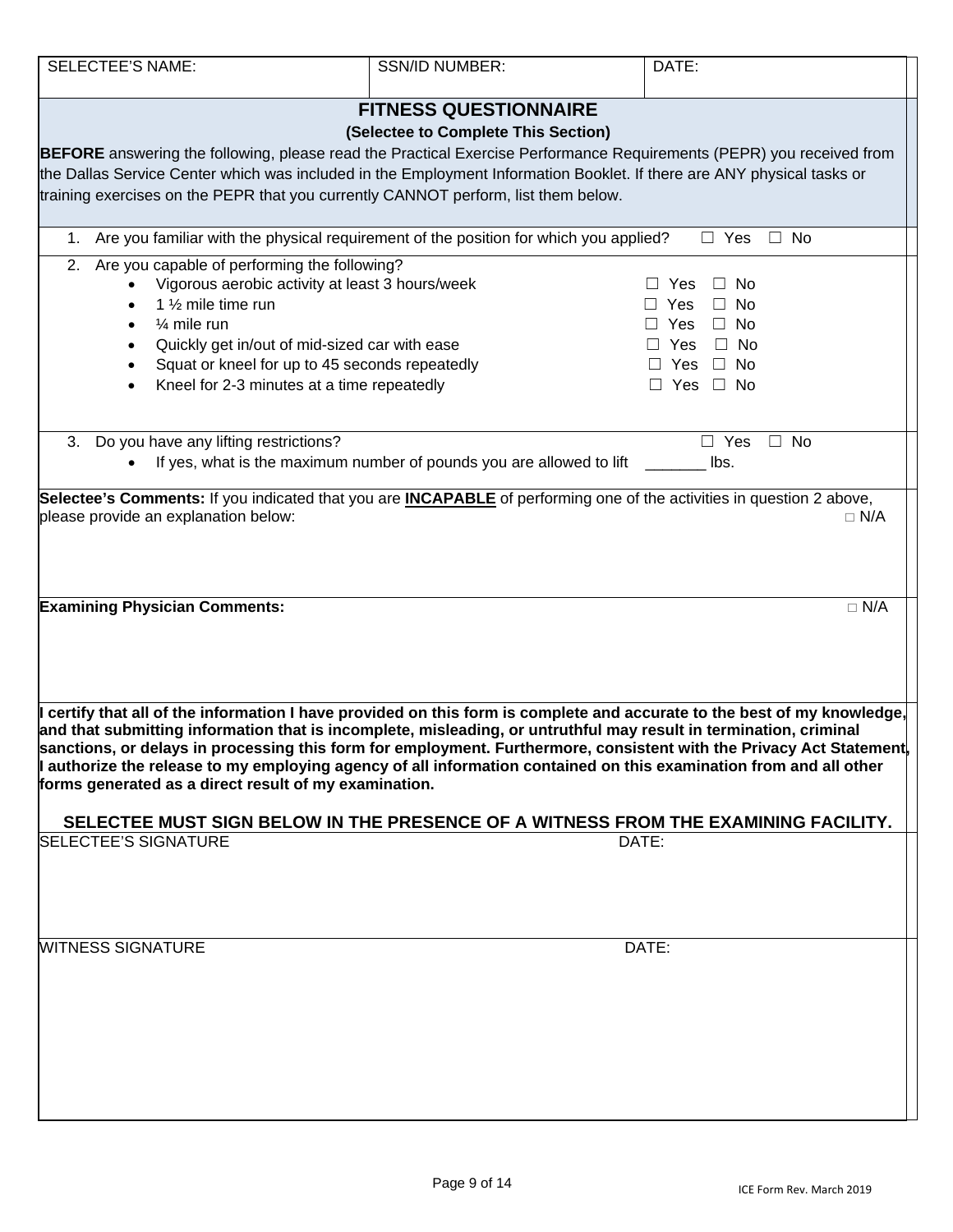| <b>SELECTEE'S NAME:</b>                                                                                                                                                                                                                                                                                                                                                                                                                    | <b>SSN/ID NUMBER:</b>                                                                                                                                                                          | DATE:                                                                      |  |  |  |  |
|--------------------------------------------------------------------------------------------------------------------------------------------------------------------------------------------------------------------------------------------------------------------------------------------------------------------------------------------------------------------------------------------------------------------------------------------|------------------------------------------------------------------------------------------------------------------------------------------------------------------------------------------------|----------------------------------------------------------------------------|--|--|--|--|
|                                                                                                                                                                                                                                                                                                                                                                                                                                            | <b>VISION TESTING</b><br>(Examiner to complete This Section)                                                                                                                                   |                                                                            |  |  |  |  |
| <b>DEPTH PERCEPTION</b>                                                                                                                                                                                                                                                                                                                                                                                                                    |                                                                                                                                                                                                |                                                                            |  |  |  |  |
| П.                                                                                                                                                                                                                                                                                                                                                                                                                                         | <b>Check Test Used:</b><br>Titmus Stereo □ Titmus Vision Screener □ Other<br>total number<br>$of$ and $\sim$<br>Document the number of correct responses above.<br>Seconds of Arc<br><b>OR</b> |                                                                            |  |  |  |  |
|                                                                                                                                                                                                                                                                                                                                                                                                                                            | % Shepard-Fry                                                                                                                                                                                  |                                                                            |  |  |  |  |
|                                                                                                                                                                                                                                                                                                                                                                                                                                            | <b>PERIPHERAL VISION</b>                                                                                                                                                                       |                                                                            |  |  |  |  |
| <b>Right</b><br>Temporal<br>Normal: 70-90°<br><b>Total</b><br>Nasal                                                                                                                                                                                                                                                                                                                                                                        | Temporal<br>Normal: 70-90°<br>Nasal                                                                                                                                                            | Left<br>Total                                                              |  |  |  |  |
| Normal: 30-60°<br>Normal: 30-60°<br><b>VISUAL ACUITY TESTING</b><br>1. Does the selectee wear soft contact lenses (SCLs)?<br>Yes<br>$\Box$<br><b>No</b><br>$\Box$<br>If yes, has the selectee successfully worn SCLs for at least six months?<br>2.<br>Yes (If yes, test CORRECTED vision only)<br>$\Box$<br>No (If no, test UNCORRRCTED and CORRECTED vision)<br>(GLASSES/CONTACT LENSES MUST BE REMOVED WHEN TESTING UNCORRECTED VISION) |                                                                                                                                                                                                |                                                                            |  |  |  |  |
| <b>UNCORRECTED VISION</b><br>(Snellen Units)                                                                                                                                                                                                                                                                                                                                                                                               |                                                                                                                                                                                                | <b>CORRECTED VISION</b><br>(Snellen Units)                                 |  |  |  |  |
| Both 20/___ Right 20/___ Left 20/___<br><b>FAR</b><br>NEAR Both 20/___ Right 20/___ Left 20/____                                                                                                                                                                                                                                                                                                                                           | <b>FAR</b>                                                                                                                                                                                     | Both 20/____ Right 20/ __ Left 20/____<br>NEAR Both 20/ Right 20/ Left 20/ |  |  |  |  |
| <b>COLOR VISION-HARDY, RAND, AND RITTLER (HRR)</b><br>If near visual acuity is 20/30 or better without corrective lenses, then color vision testing should be conducted without<br>corrective lenses                                                                                                                                                                                                                                       |                                                                                                                                                                                                |                                                                            |  |  |  |  |
| Number of Correct Responses ________ of ________ (ATTACH HRR COLOR VISION SCORE SHEET)                                                                                                                                                                                                                                                                                                                                                     |                                                                                                                                                                                                |                                                                            |  |  |  |  |
| Printed Name of Examiner                                                                                                                                                                                                                                                                                                                                                                                                                   | Signature of Examiner<br>Date                                                                                                                                                                  | Telephone Number                                                           |  |  |  |  |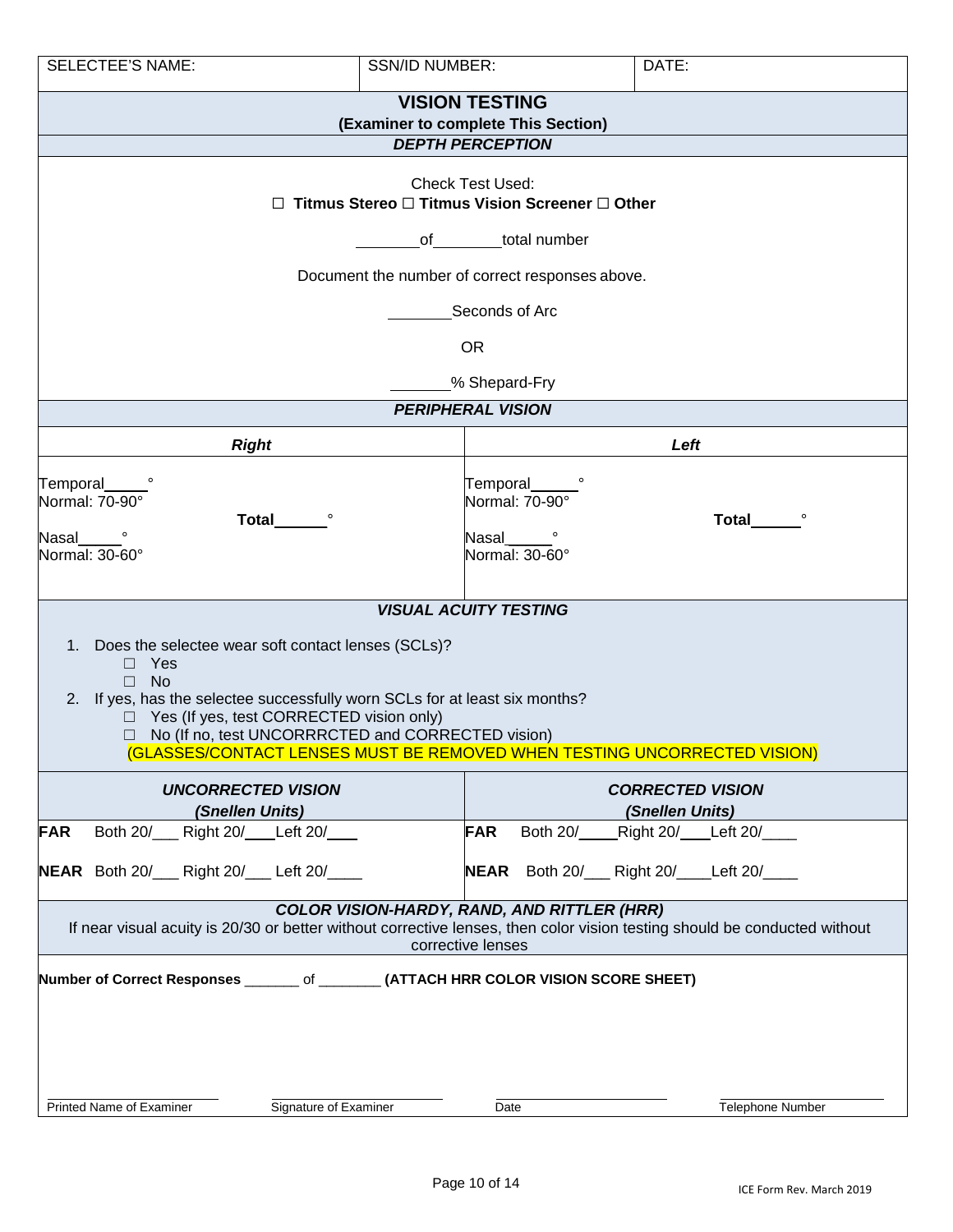| <b>SELECTEE'S NAME:</b>                                                                                                                                | <b>SSN/ID NUMBER:</b><br>DATE:                                                     |         |                                                                                                                                                 |  |                       |         |         |
|--------------------------------------------------------------------------------------------------------------------------------------------------------|------------------------------------------------------------------------------------|---------|-------------------------------------------------------------------------------------------------------------------------------------------------|--|-----------------------|---------|---------|
|                                                                                                                                                        |                                                                                    |         | <b>AUDIOLOGY</b><br>(Examiner to complete This Section)                                                                                         |  |                       |         |         |
|                                                                                                                                                        |                                                                                    |         | DO NOT TEST WITH HEARING AIDS                                                                                                                   |  |                       |         |         |
| <b>Right Ear</b>                                                                                                                                       |                                                                                    |         | Canal/external ear: □ Normal □ Abnormal (if abnormal, describe)                                                                                 |  |                       |         |         |
|                                                                                                                                                        |                                                                                    |         | Tympanic/membrane: □ Normal □ Abnormal (if abnormal, describe)                                                                                  |  |                       |         |         |
| Left Ear                                                                                                                                               |                                                                                    |         | Canal/external ear: $\Box$ Normal $\Box$ Abnormal (if abnormal, describe)<br>Tympanic/membrane: $□$ Normal $□$ Abnormal (if abnormal, describe) |  |                       |         |         |
|                                                                                                                                                        |                                                                                    |         |                                                                                                                                                 |  |                       |         |         |
|                                                                                                                                                        | <b>Daily</b> Calibration Method: $\Box$ Oscar (machine) $\Box$ Biological (person) |         |                                                                                                                                                 |  |                       |         |         |
| Yearly Calibration Date:                                                                                                                               |                                                                                    |         |                                                                                                                                                 |  |                       |         |         |
| <b>Frequency</b>                                                                                                                                       | 500 Hz                                                                             | 1000 Hz | 2000 Hz                                                                                                                                         |  | 3000 Hz               | 4000 Hz | 6000 Hz |
| <b>Right Ear</b>                                                                                                                                       |                                                                                    |         |                                                                                                                                                 |  |                       |         |         |
| <b>Left Ear</b>                                                                                                                                        |                                                                                    |         |                                                                                                                                                 |  |                       |         |         |
|                                                                                                                                                        |                                                                                    |         | <b>BODY MEASUREMENTS</b><br>(Examiner to Complete This Section)                                                                                 |  |                       |         |         |
|                                                                                                                                                        |                                                                                    |         |                                                                                                                                                 |  |                       |         |         |
|                                                                                                                                                        | Height: inches (without shoes)                                                     |         |                                                                                                                                                 |  |                       |         |         |
|                                                                                                                                                        | Weight: ______________pounds (without shoes)                                       |         |                                                                                                                                                 |  |                       |         |         |
| <b>VITAL SIGNS</b><br>(Examiner to Complete This Section)                                                                                              |                                                                                    |         |                                                                                                                                                 |  |                       |         |         |
| <b>Readings</b>                                                                                                                                        |                                                                                    |         | <b>Pulse</b>                                                                                                                                    |  | <b>Blood Pressure</b> |         |         |
|                                                                                                                                                        | <b>Initial Reading</b>                                                             |         |                                                                                                                                                 |  |                       |         |         |
| If initial pulse $\geq$ 100; wait<br>If initial BP $\geq$ 140/90; wait 15 minutes and<br>15 minutes and<br>recheck<br><b>Repeat Reading</b><br>recheck |                                                                                    |         |                                                                                                                                                 |  |                       |         |         |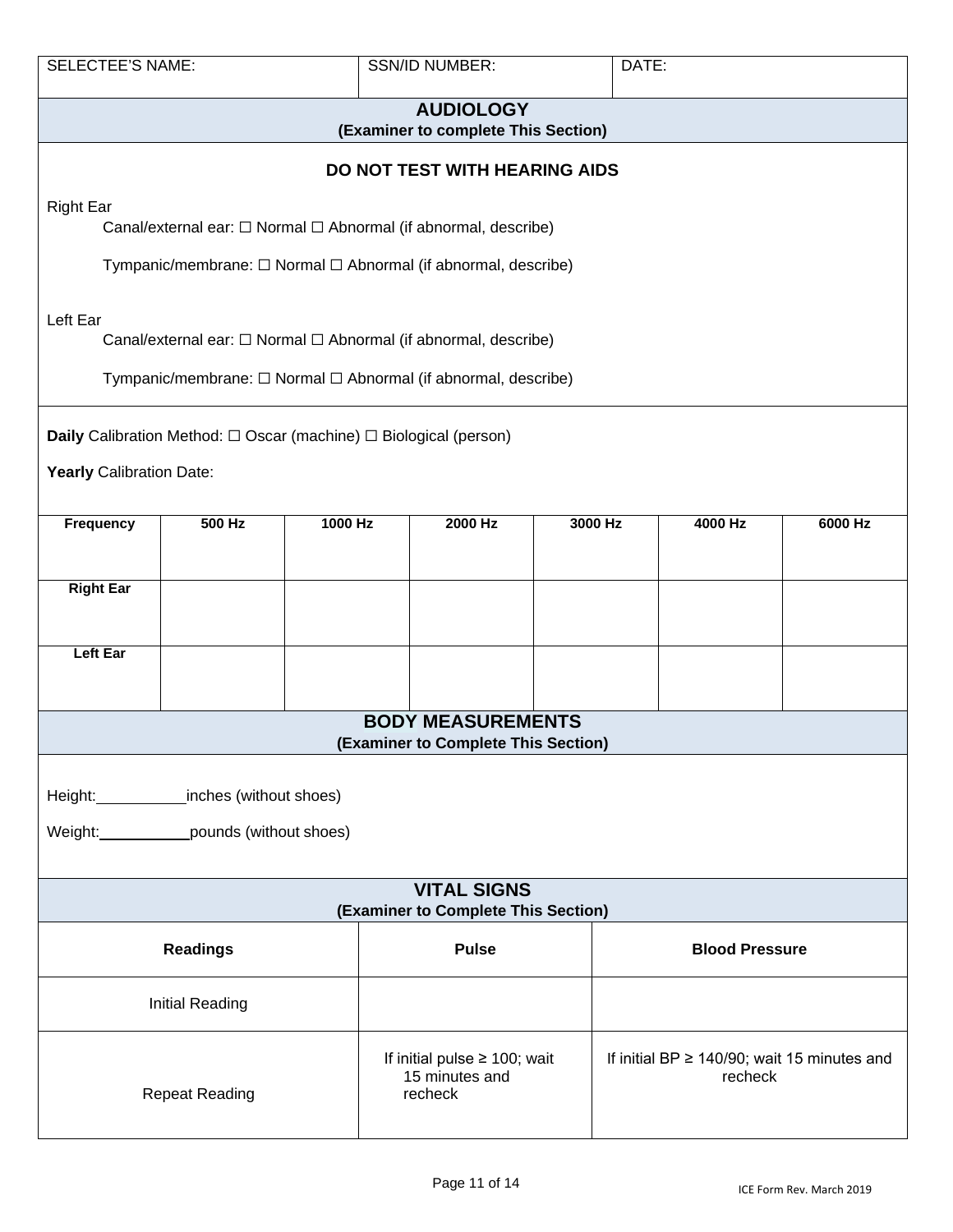SELECTEE'S NAME: DATE:

SSN/ID NUMBER:

#### **ORTHOPEDIC CLINICAL EVALUATION (Examiner to Complete this Section)**

| Check each item in appropriate<br>column | <b>Normal</b><br>(No) | Abnormal<br>(Yes) | Check each item in appropriate<br>column | <b>Normal</b><br>(No) | <b>Abnormal</b><br>(Yes) |
|------------------------------------------|-----------------------|-------------------|------------------------------------------|-----------------------|--------------------------|
| <b>Upper extremities</b>                 |                       |                   | <b>Lower Extremities</b>                 |                       |                          |
| Shoulder, Elbow, Wrist                   |                       |                   | Hip, Knee, Ankle, Feet                   |                       |                          |
| Range of motion/flexibility              |                       |                   | Range of motion/flexibility              |                       |                          |
| Strength/Stability                       |                       |                   | Strength/Stability                       |                       |                          |
| Tenderness to palpation                  |                       |                   | Tenderness to palpation                  |                       |                          |
| Pain with motion                         |                       |                   | Pain with motion                         |                       |                          |
| <b>Hand/Fingers</b>                      |                       |                   | <b>Spine</b>                             |                       |                          |
| Range of motion/flexibility              |                       |                   | Upper Back/Neck                          |                       |                          |
| Strength/Stability                       |                       |                   | Range of motion/flexibility              |                       |                          |
| Tenderness to palpation                  |                       |                   | Strength/Stability                       |                       |                          |
| Pain with motion                         |                       |                   | Tenderness to palpation                  |                       |                          |
| <b>Hand Dexterity</b>                    |                       |                   | Pain with motion                         |                       |                          |
|                                          |                       |                   | Low Back                                 |                       |                          |
|                                          |                       |                   | Range of motion/flexibility              |                       |                          |
|                                          |                       |                   | Strength/Stability                       |                       |                          |
|                                          |                       |                   | Tenderness to palpation                  |                       |                          |
|                                          |                       |                   | Pain with motion                         |                       |                          |

*\*\*\* EXPLAIN ALL ABNORMAL ORTHOPEDIC FINDINGS FOUND ABOVE ON PAGE 11 AND 12 (USE ADDITIONAL PAGES IF NEEDED)*

> **Functional Screening Evaluation (Examiner to Complete this Section)**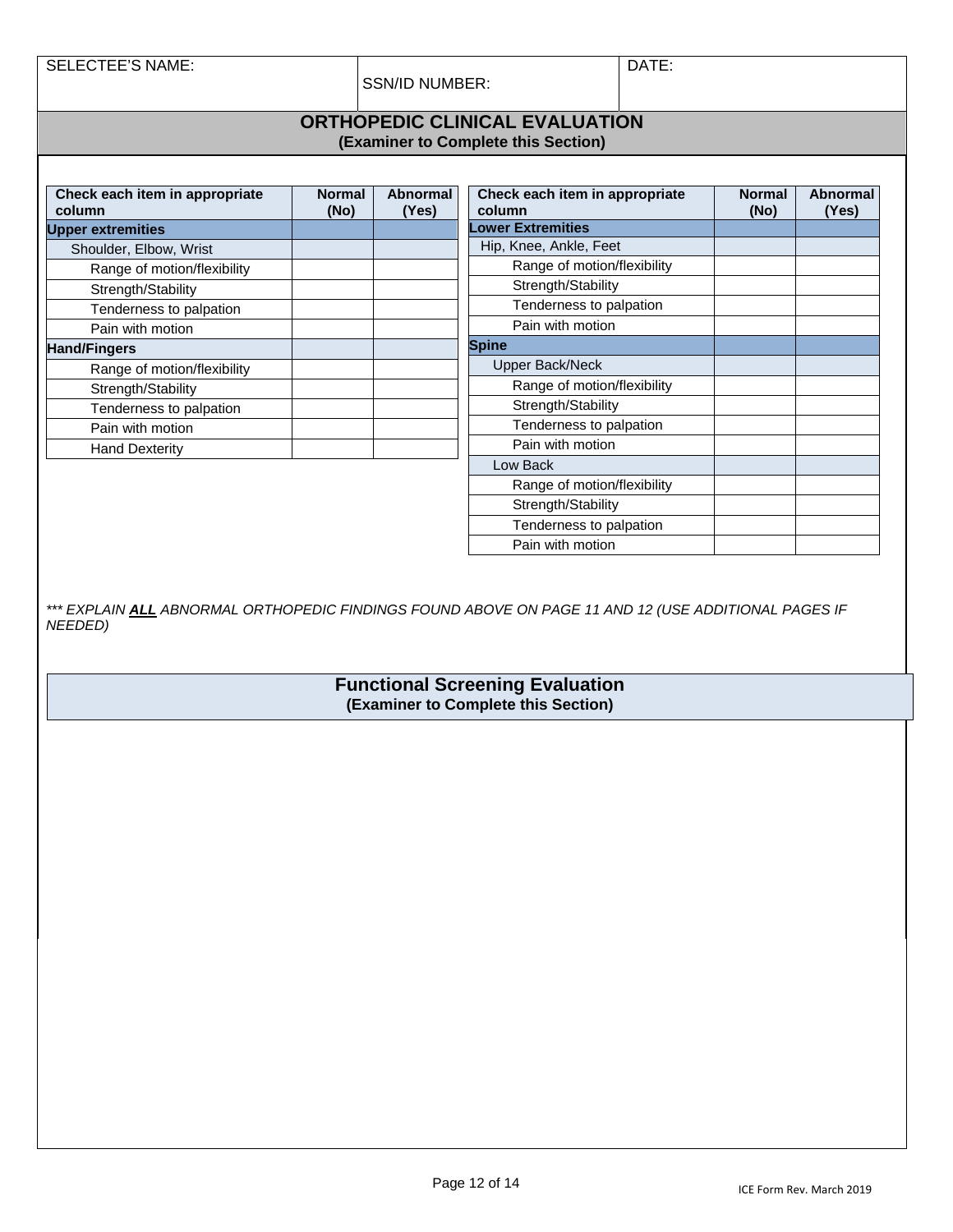| <b>SELECTEE'S NAME:</b>                                                                                                           | <b>SSN/ID NUMBER:</b>                                                                                    | DATE:                   |  |  |
|-----------------------------------------------------------------------------------------------------------------------------------|----------------------------------------------------------------------------------------------------------|-------------------------|--|--|
|                                                                                                                                   |                                                                                                          |                         |  |  |
|                                                                                                                                   | (Examiner to Complete This Section)                                                                      |                         |  |  |
| If ANY orthopedic injury or condition has occurred, document the following for each injury. Use additional paper if<br>necessary. |                                                                                                          |                         |  |  |
| <b>Issue #1:</b> Type of injury/condition (back strain, ankle sprain, carpal tunnel, etc.): __________________________            |                                                                                                          |                         |  |  |
| How did the injury/condition occur?<br>$\bullet$                                                                                  |                                                                                                          |                         |  |  |
| Date of injury/diagnosis                                                                                                          |                                                                                                          |                         |  |  |
| Describe treatment, including approximate dates                                                                                   |                                                                                                          |                         |  |  |
|                                                                                                                                   | Did the selectee lose time from work/school?                                                             |                         |  |  |
| Have all symptoms resolved? If so, when? If not, describe current symptoms, frequency, and when they occur.                       |                                                                                                          |                         |  |  |
| Does the selectee report any current restrictions or limitations because of this issue? If so, describe.                          |                                                                                                          |                         |  |  |
| Does the selectee report any residual symptoms with exercise (e.g., pain, swelling, exercise intolerance, etc.)?                  |                                                                                                          |                         |  |  |
| Additional comments:                                                                                                              |                                                                                                          |                         |  |  |
| Based on your physical exam, does the selectee appear to have limitations because of this issue?                                  |                                                                                                          | $\Box$ Yes $\Box$ No    |  |  |
|                                                                                                                                   |                                                                                                          |                         |  |  |
| How did the injury/condition occur?                                                                                               |                                                                                                          |                         |  |  |
| Date of injury/diagnosis                                                                                                          |                                                                                                          |                         |  |  |
| Describe treatment, including approximate dates                                                                                   |                                                                                                          |                         |  |  |
| Did the selectee lose time from work/school?<br>٠                                                                                 |                                                                                                          |                         |  |  |
| Have all symptoms resolved? If so, when? If not, describe current symptoms, frequency, and when they occur.<br>٠                  |                                                                                                          |                         |  |  |
|                                                                                                                                   | Does the selectee report any current restrictions or limitations because of this issue? If so, describe. |                         |  |  |
| Does the selectee report any residual symptoms with exercise (e.g., pain, swelling, exercise intolerance, etc.)?                  |                                                                                                          |                         |  |  |
| Additional comments:                                                                                                              |                                                                                                          |                         |  |  |
| Based on your physical exam, does the selectee appear to have limitations because of this issue?                                  |                                                                                                          | $\Box$ Yes<br>$\Box$ No |  |  |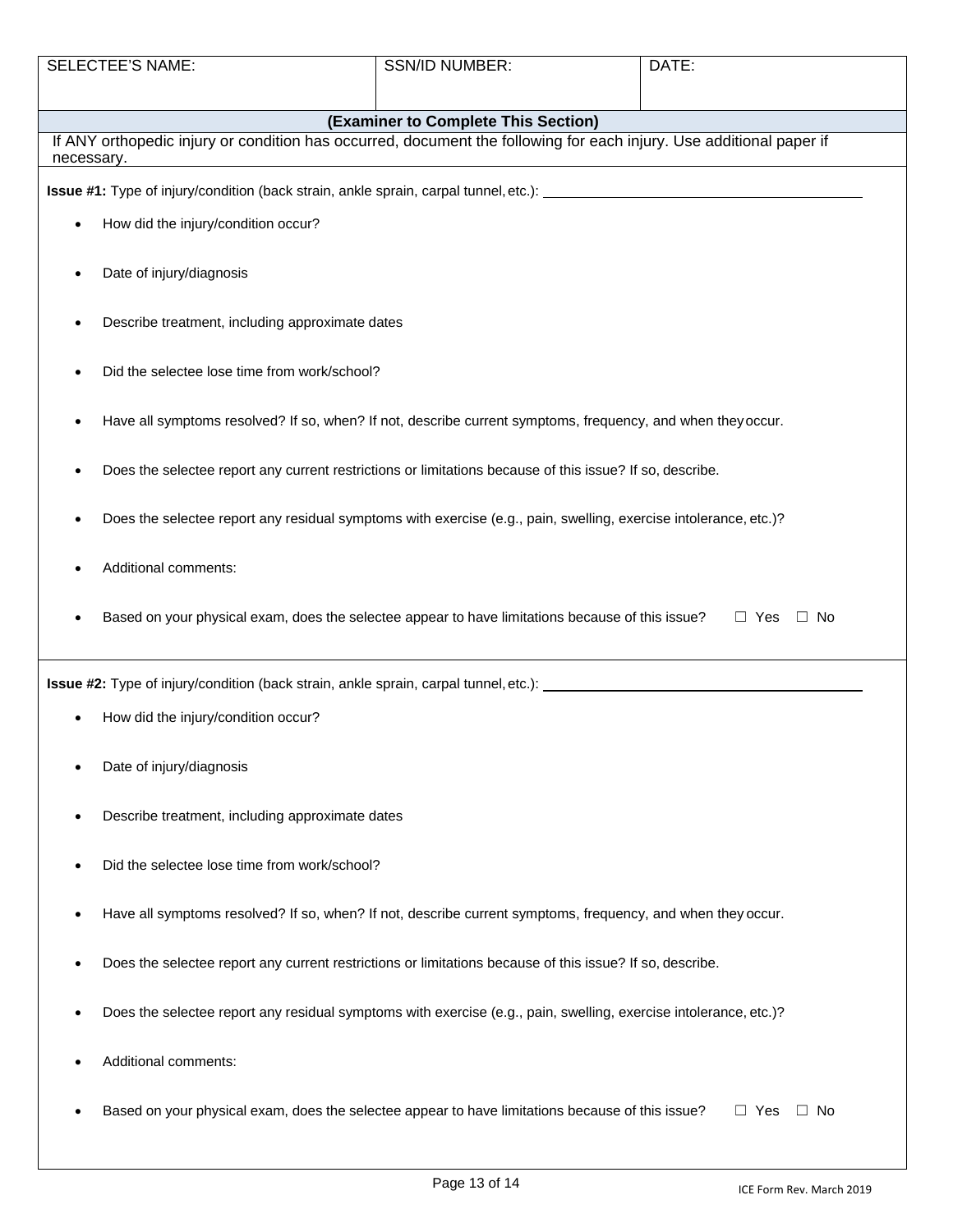| <b>SELECTEE'S NAME:</b>                                                                                           | SSN/ID NUMBER:                                                                                                   | DATE:                      |  |  |  |
|-------------------------------------------------------------------------------------------------------------------|------------------------------------------------------------------------------------------------------------------|----------------------------|--|--|--|
|                                                                                                                   |                                                                                                                  |                            |  |  |  |
| (Examiner to Complete This Section)                                                                               |                                                                                                                  |                            |  |  |  |
| If ANY orthopedic injury has occurred, document the following for each injury. Use additional paper if necessary. |                                                                                                                  |                            |  |  |  |
|                                                                                                                   |                                                                                                                  |                            |  |  |  |
| How did the injury/condition occur?                                                                               |                                                                                                                  |                            |  |  |  |
| Date of injury/diagnosis                                                                                          |                                                                                                                  |                            |  |  |  |
|                                                                                                                   | Describe treatment, including approximate dates                                                                  |                            |  |  |  |
|                                                                                                                   | Did the selectee lose time from work/school?                                                                     |                            |  |  |  |
| Have all symptoms resolved? If so, when? If not, describe current symptoms, frequency, and when they occur.       |                                                                                                                  |                            |  |  |  |
| Does the selectee report any current restrictions or limitations because of this issue? If so, describe.          |                                                                                                                  |                            |  |  |  |
|                                                                                                                   | Does the selectee report any residual symptoms with exercise (e.g., pain, swelling, exercise intolerance, etc.)? |                            |  |  |  |
| Additional comments:                                                                                              |                                                                                                                  |                            |  |  |  |
| Based on your physical exam, does the selectee appear to have limitations because of this issue?                  |                                                                                                                  | $\Box$ Yes<br>$\square$ No |  |  |  |
|                                                                                                                   |                                                                                                                  |                            |  |  |  |
| How did the injury/condition occur?                                                                               |                                                                                                                  |                            |  |  |  |
| Date of injury/diagnosis                                                                                          |                                                                                                                  |                            |  |  |  |
| Describe treatment, including approximate dates                                                                   |                                                                                                                  |                            |  |  |  |
| Did the selectee lose time from work/school?                                                                      |                                                                                                                  |                            |  |  |  |
| Have all symptoms resolved? If so, when? If not, describe current symptoms, frequency, and when they occur.       |                                                                                                                  |                            |  |  |  |
|                                                                                                                   | Does the selectee report any current restrictions or limitations because of this issue? If so, describe.         |                            |  |  |  |
| Does the selectee report any residual symptoms with exercise (e.g., pain, swelling, exercise intolerance, etc.)?  |                                                                                                                  |                            |  |  |  |
| Additional comments:                                                                                              |                                                                                                                  |                            |  |  |  |
| Based on your physical exam, does the selectee appear to have limitations because of this issue?                  |                                                                                                                  | $\Box$ Yes<br>$\Box$ No    |  |  |  |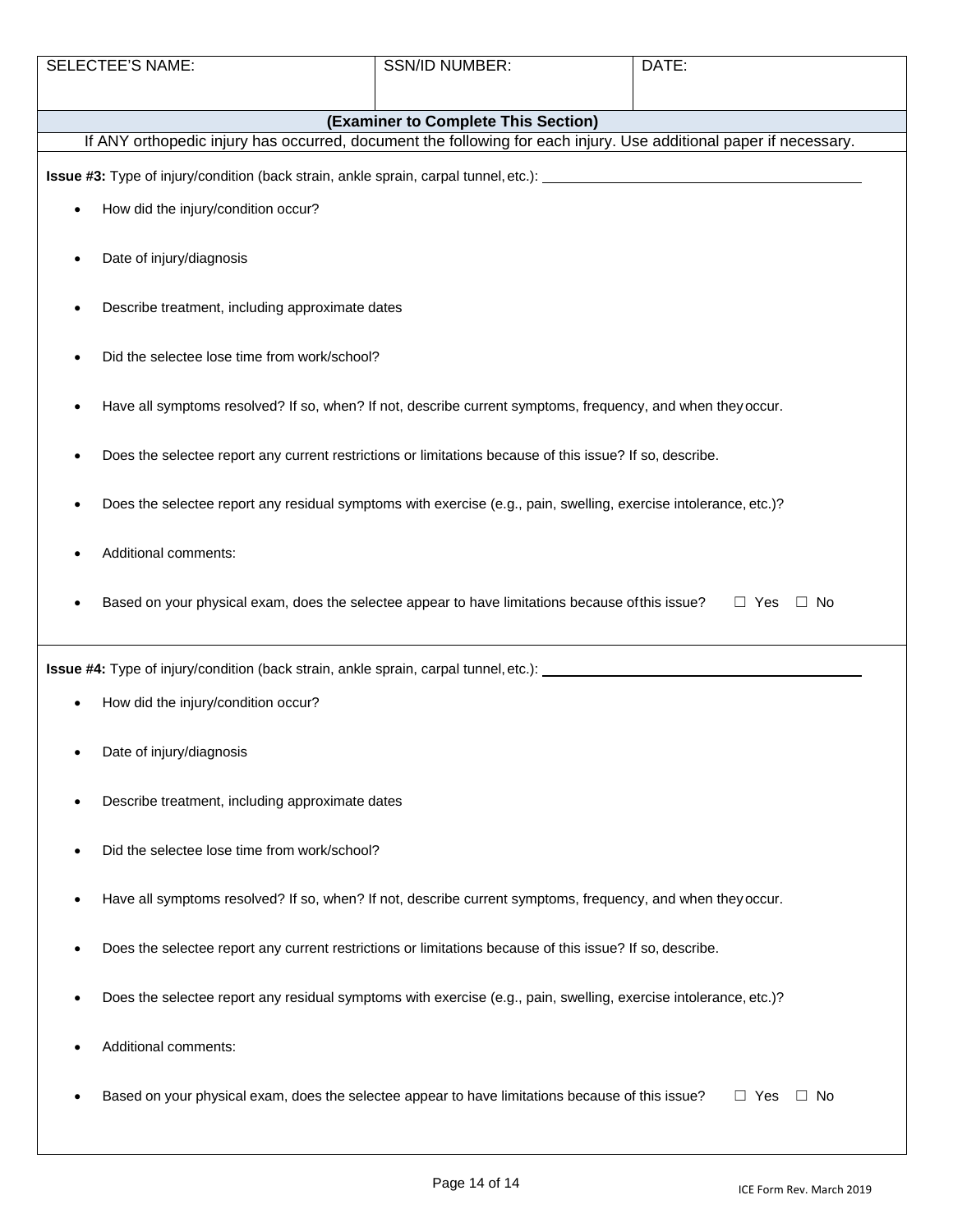SELECTEE'S NAME: SELECTEE'S NAME: SSN/ID NUMBER: SELECTEE'S NAME:

#### **CLINICAL EVALUATION (Examiner to Complete this Section)**

| Check each item in             | <b>Normal</b> | Abnormal |
|--------------------------------|---------------|----------|
| appropriate column             |               |          |
| Head, face, neck, and scalp    |               |          |
| (include thyroid)              |               |          |
| Nose                           |               |          |
| <b>Sinuses</b>                 |               |          |
| Mouth and throat               |               |          |
| Ears-General, ear drums        |               |          |
| Eyes, General, pupils, ocular, |               |          |
| motility, nystagmus            |               |          |
| Heart (rhythm, sounds,         |               |          |
| murmur)                        |               |          |
| <b>EKG Interpretation</b>      |               |          |
| Lungs and chest                |               |          |
| Vascular System (Varicosities) |               |          |
| Abdomen and viscera            |               |          |
| Hernia                         |               |          |
| Identifying body marks, scars, |               |          |
| unique markings other than     |               |          |
| tattoos                        |               |          |
| Skin, lymphatics               |               |          |
| Neurologic                     |               |          |

*\*\*\*\*NOTE ALL ABNORMAL FINDINGS BELOW*

### **PHYSICIAN/NP/PA'S SUMMARY OF SIGNIFICANT MEDICAL FINDINGS AND RECOMMENDATIONS**

*NOTES: Describe every abnormality if not already described on previous page(s). Describe in detail, based on history, and exam. Use additional sheets if necessary.*

**I have reviewed and discussed the medical history with the selectee. Based on my review of the physical examination findings, to include blood pressure and EKG interpretation, it is my opinion that the selectee is CLEARED to complete the fitness step test. YES No (If no, explain above)**

**NAME OF EXAMINING PHYSICIAN/NP/PA: (Please print or type.)** ☐ **MD** ☐ **DO** ☐ **NP** ☐ **PA (requires co-signature)**

**PHYSICIAN/NP/PA'S SIGNATURE: DATE:**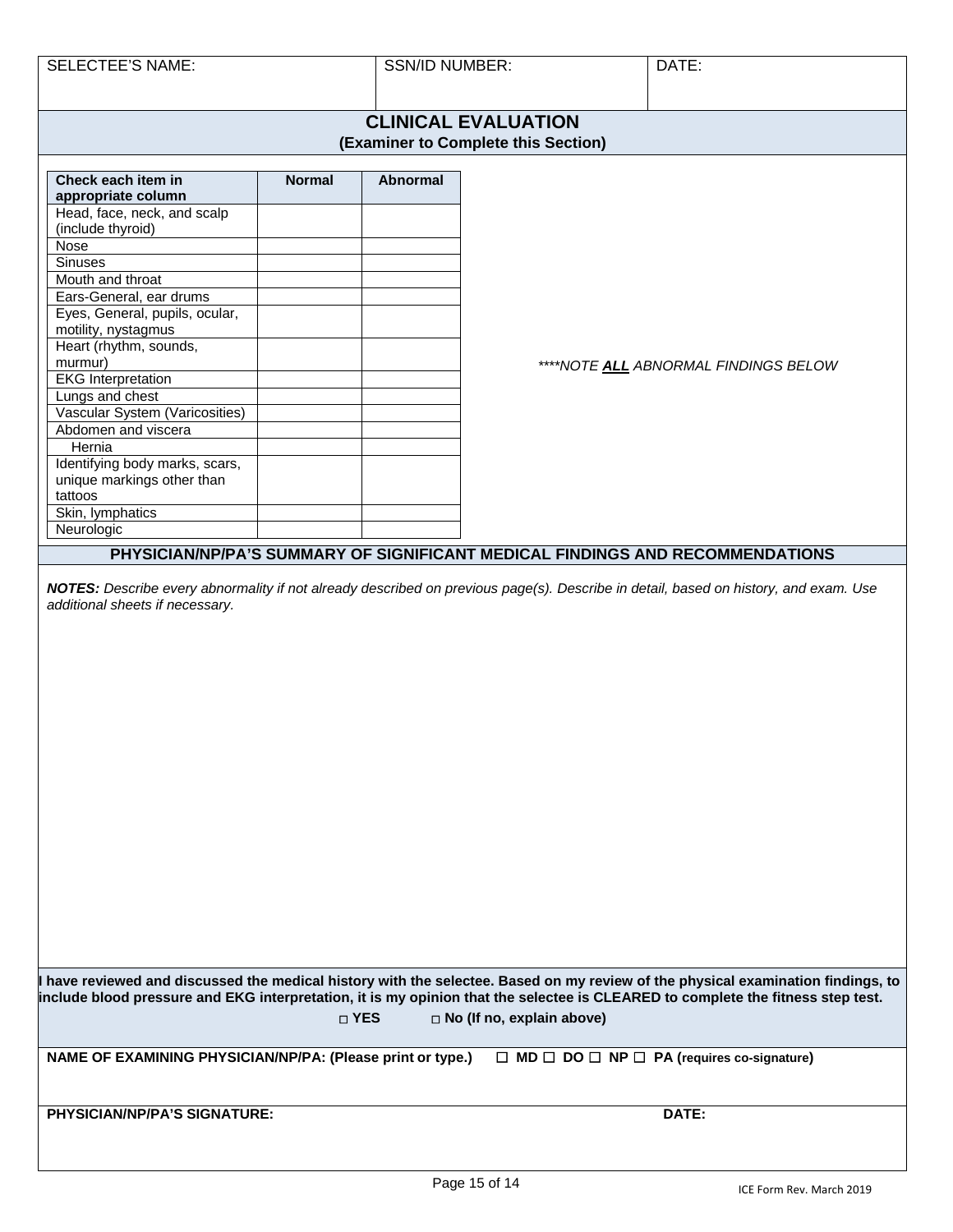| <b>SELECTEE'S NAME:</b>                                                            |                                                        | SSN/ID NUMBER:                                                                                                                                 | DATE:                      |  |  |
|------------------------------------------------------------------------------------|--------------------------------------------------------|------------------------------------------------------------------------------------------------------------------------------------------------|----------------------------|--|--|
| SELECTEE AND EXAMINER COMMENTS<br>(Selectee and Examiner to Complete This Section) |                                                        |                                                                                                                                                |                            |  |  |
|                                                                                    |                                                        | For all "yes" answers from prior pages, explain in detail. Use additional sheets if needed.                                                    |                            |  |  |
|                                                                                    | <b>SELECTEE</b>                                        |                                                                                                                                                | <b>EXAMINER</b>            |  |  |
| <b>Question Number</b>                                                             | Date of<br>Injury/Date of<br>Diagnosis<br>(month/year) | Explain in detail the diagnosis, how<br>injury/illness occurred, symptoms,<br>body part affected, type of<br>treatment, current symptoms, etc. | <b>Examiner's Comments</b> |  |  |
|                                                                                    |                                                        |                                                                                                                                                |                            |  |  |
|                                                                                    |                                                        |                                                                                                                                                |                            |  |  |
|                                                                                    |                                                        |                                                                                                                                                |                            |  |  |
|                                                                                    |                                                        |                                                                                                                                                |                            |  |  |
|                                                                                    |                                                        |                                                                                                                                                |                            |  |  |
|                                                                                    |                                                        |                                                                                                                                                |                            |  |  |
|                                                                                    |                                                        |                                                                                                                                                |                            |  |  |
|                                                                                    |                                                        |                                                                                                                                                |                            |  |  |
|                                                                                    |                                                        |                                                                                                                                                |                            |  |  |
|                                                                                    |                                                        |                                                                                                                                                |                            |  |  |